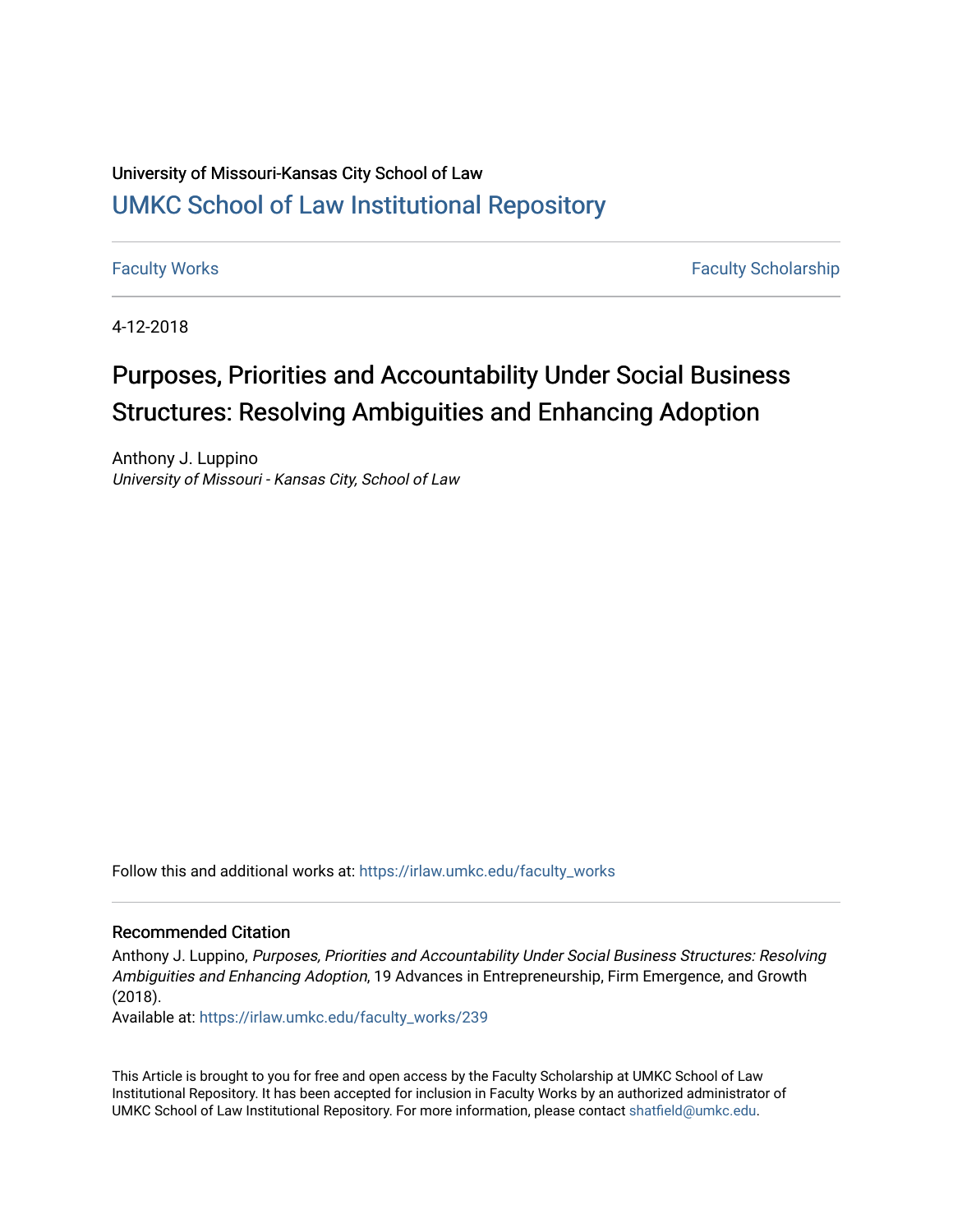# *<u><b>e*emeraldinsight</u>



# **Hybrid Ventures**

Purposes, Priorities, and Accountability Under Social Business Structures: Resolving Ambiguities and Enhancing Adoption

John E. Tyler III, Evan Absher, Kathleen Garman, Anthony Luppino,

# **Article information:**

**To cite this document:** John E. Tyler III, Evan Absher, Kathleen Garman, Anthony Luppino, \* "Purposes, Priorities, and Accountability Under Social Business Structures: Resolving Ambiguities and Enhancing Adoption" *In* Hybrid Ventures. Published online: 06 Nov 2017; 39-60. Permanent link to this document:

<https://doi.org/10.1108/S1074-754020170000019002>

Downloaded on: 02 March 2018, At: 14:00 (PT) References: this document contains references to 0 other documents. The fulltext of this document has been downloaded 191 times since 2017\*

# **Users who downloaded this article also downloaded:**

(2017),"Hybrid Social Enterprise Business Model Synergy: Creation of a Measure", Advances in Entrepreneurship, Firm Emergence and Growth, Vol. 19 pp. 151-185 <a href="https://doi.org/10.1108/S1074-754020170000019005">https://doi.org/10.1108/ S1074-754020170000019005</a>

(2017),"Indigenous Entrepreneurship and Hybrid Ventures", Advances in Entrepreneurship, Firm Emergence and Growth, Vol. 19 pp. 93-149 <a href="https:// doi.org/10.1108/S1074-754020170000019004">https://doi.org/10.1108/ S1074-754020170000019004</a>

Access to this document was granted through an Emerald subscription provided by All users group

# **For Authors**

If you would like to write for this, or any other Emerald publication, then please use our Emerald for Authors service information about how to choose which publication to write for and submission guidelines are available for all. Please visit www.emeraldinsight.com/authors for more information.

# **About Emerald www.emeraldinsight.com**

Emerald is a global publisher linking research and practice to the benefit of society. The company manages a portfolio of more than 290 journals and over 2,350 books and book series volumes, as well as providing an extensive range of online products and additional customer resources and services.

Emerald is both COUNTER 4 and TRANSFER compliant. The organization is a partner of the Committee on Publication Ethics (COPE) and also works with Portico and the LOCKSS initiative for digital archive preservation.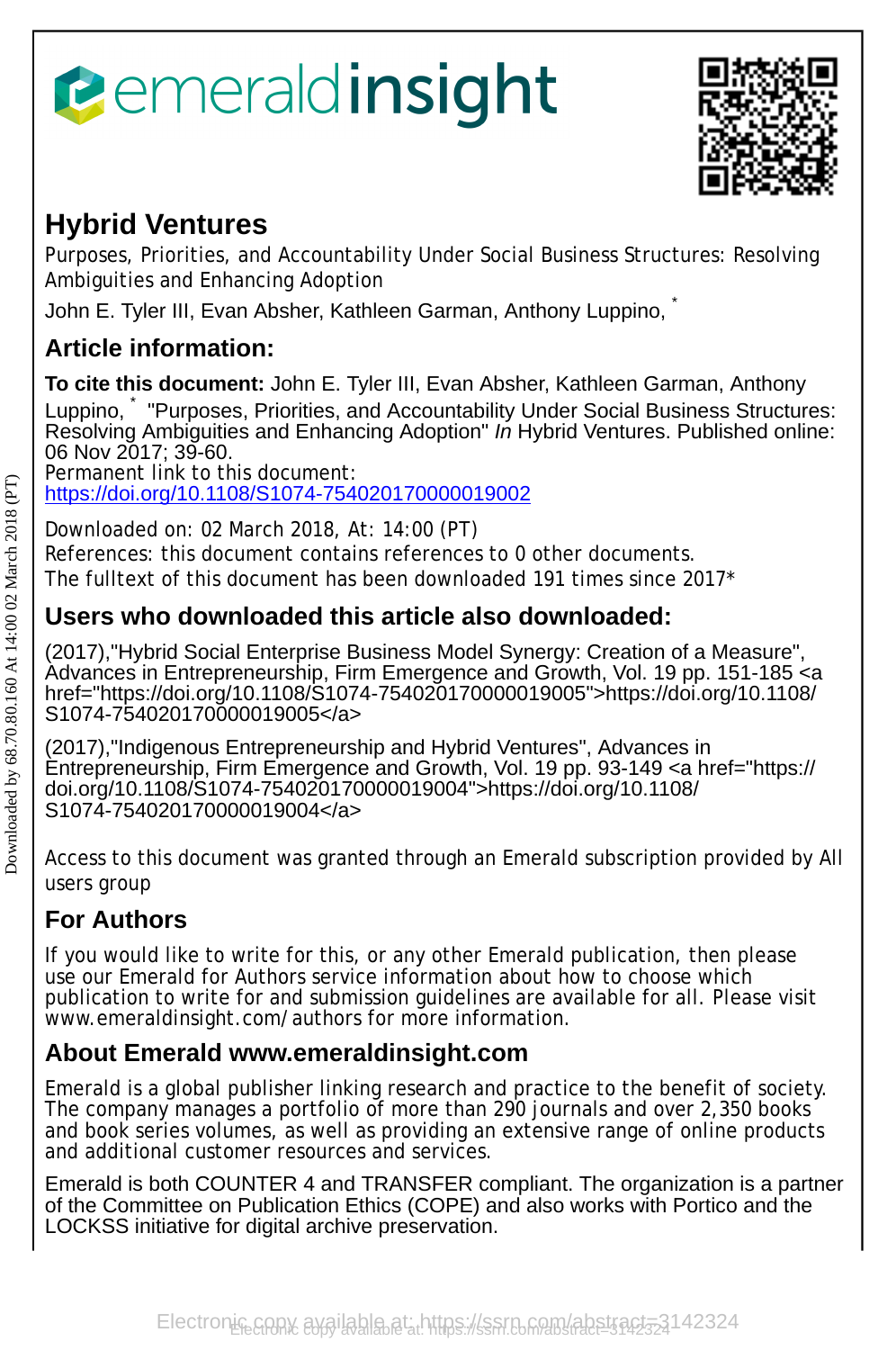\*Related content and download information correct at time of download.

Electron<sub>tfe</sub>copy availabla at: https://ssrn.com/abstract<sub>32</sub>3142324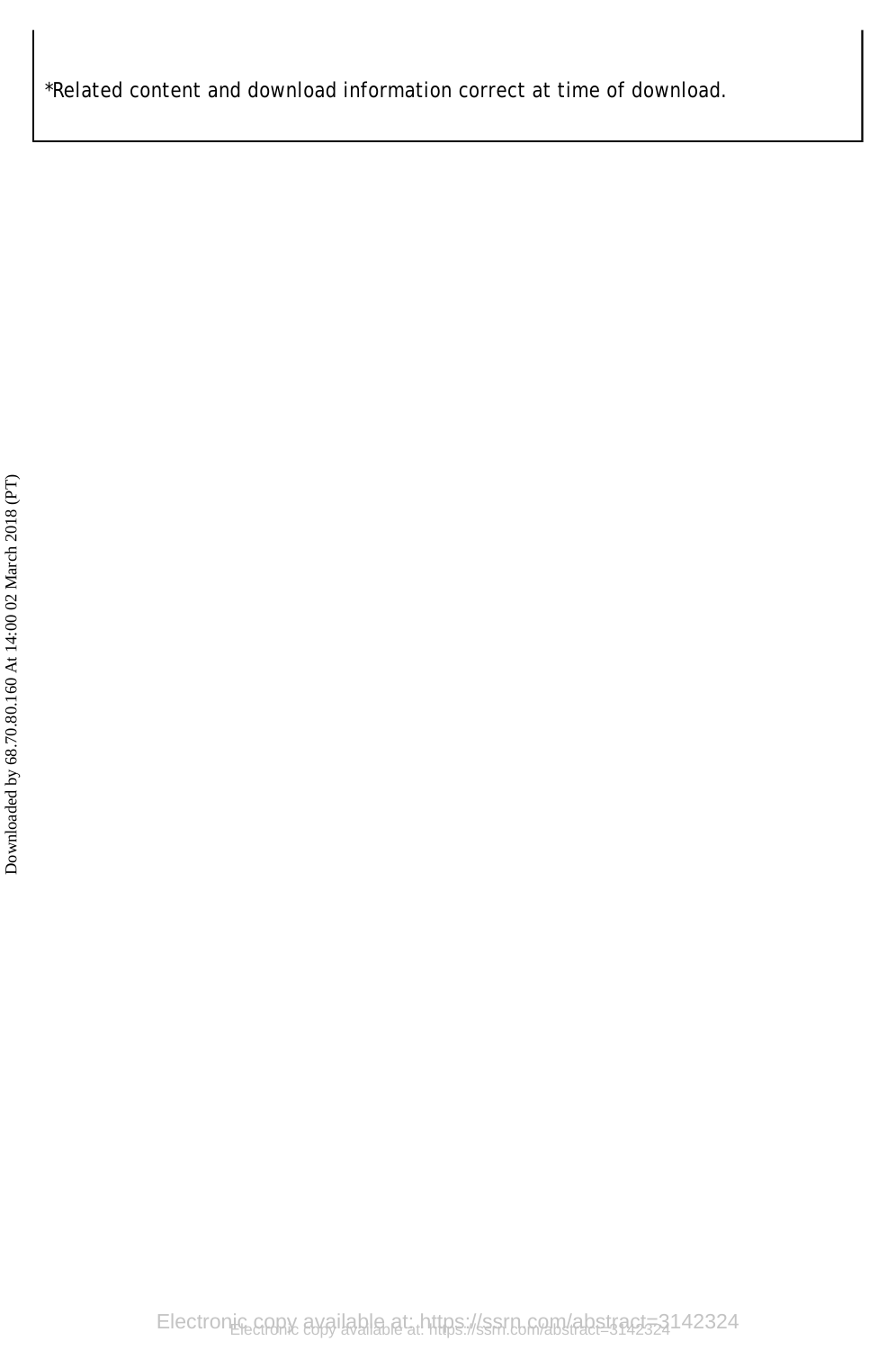# CHAPTER 2

# Purposes, Priorities, and Accountability Under Social Business Structures: Resolving Ambiguities and ENHANCING ADOPTION<sup>1</sup>

John E. Tyler III, Evan Absher, Kathleen Garman and Anthony Luppino\*

### **ABSTRACT**

*This chapter demonstrates that social business models do not meaningfully prioritize or impose accountability to "social good" over other purposes in ways that (a) best protect against owners changing their minds or entry of new owners with different priorities and (b) enable reliable accountability over time and across circumstances. This chapter further suggests a model – a "social primacy company" – that actually prioritizes* 

\* © John E. Tyler, III, Evan Absher, Kathleen Garman and Anthony Luppino. Published by Emerald Publishing Limited. This article is published under the Creative Commons Attribution (CC BY 4.0) licence. Anyone may reproduce, distribute, translate and create derivative works of this article (for both commercial  $\&$  non-commercial purposes), subject to full attribution to the original publication and authors. The full terms of this licence may be seen at http://creativecommons. org/licences/by/4.0/legalcode.

**Hybrid Ventures**

**Advances in Entrepreneurship, Firm Emergence and Growth, Volume 19, 39–60 ISSN: 1074-7540/doi[:10.1108/S1074-754020170000019002](http://dxi.doi.org/10.1108/S1074-754020170000019002)**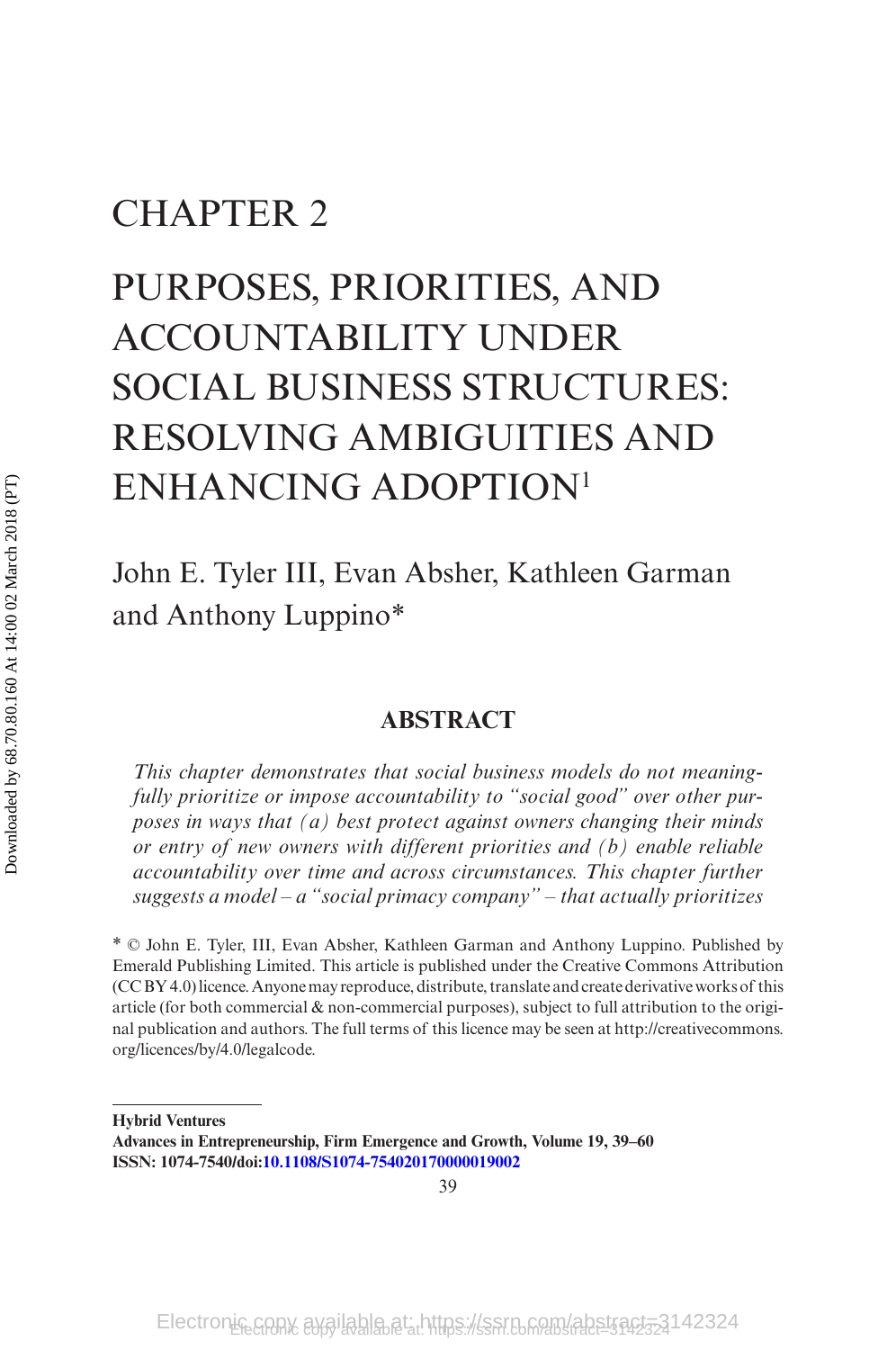*"social good" and meaningful accountability to it. This chapter thus clarifies circumstances under which existing models might be most useful and are not particularly useful, especially as investors, entrepreneurs, employees, regulators, and others pursue shared, common understandings about purposes, priorities, and accountability.*

**Keywords:** Hybrid business models; social good; benefit corporation; social purpose corporation; L3C; impact investing

### **Introduction**

Understanding financial capital, revenue flow, and human resources are among the inquiries that captivate almost every enterprise, including those that operate in the "social" space. From founding and startup through sustainability and growth, these are the essential questions that permeate the thinking and planning of founders, investors/owners, directors, managers, their advisors, and thus also researchers.

Those involved with and who strive to better understand "social" enterprise are or should be inquiring about two additional categories: priority of purposes and accountability to them. After all, these are the characteristics that ostensibly distinguish social business efforts from those of traditional business, at both the entity and movement levels.

- What are the underlying purposes? How are they prioritized, especially when they collide? How do they withstand changed minds and circumstances or new people with different priorities?
- How are enterprises and their decision makers held accountable for staying true to those priorities? Who can enforce accountability? To what end is accountability enforced: outcomes or process?

In addition to founders, owners, and managers, these considerations often also impact whether and how others choose to engage a social business: especially employees but also contractors, suppliers, customers, and others. For instance, millennials are increasingly dominating the workforce ([Buckley, Viechnicki, & Barua,](#page-23-1) [2015\)](#page-23-1), and there is evidence that they are attracted to employers who prioritize attention to the social implications – positive and negative – of their decisions and behaviors [\(Deloitte, 2016\)](#page-23-2). Millennials are also twice as likely to invest in a socially aware or focused enterprise (Morgan Stanley, Feb. 2015). Thus, these types of questions are of overtly growing, direct relevance to all types of companies.

These distinguishing questions also affect policymakers, regulators, and those who inform them as they wrestle with questions about whether to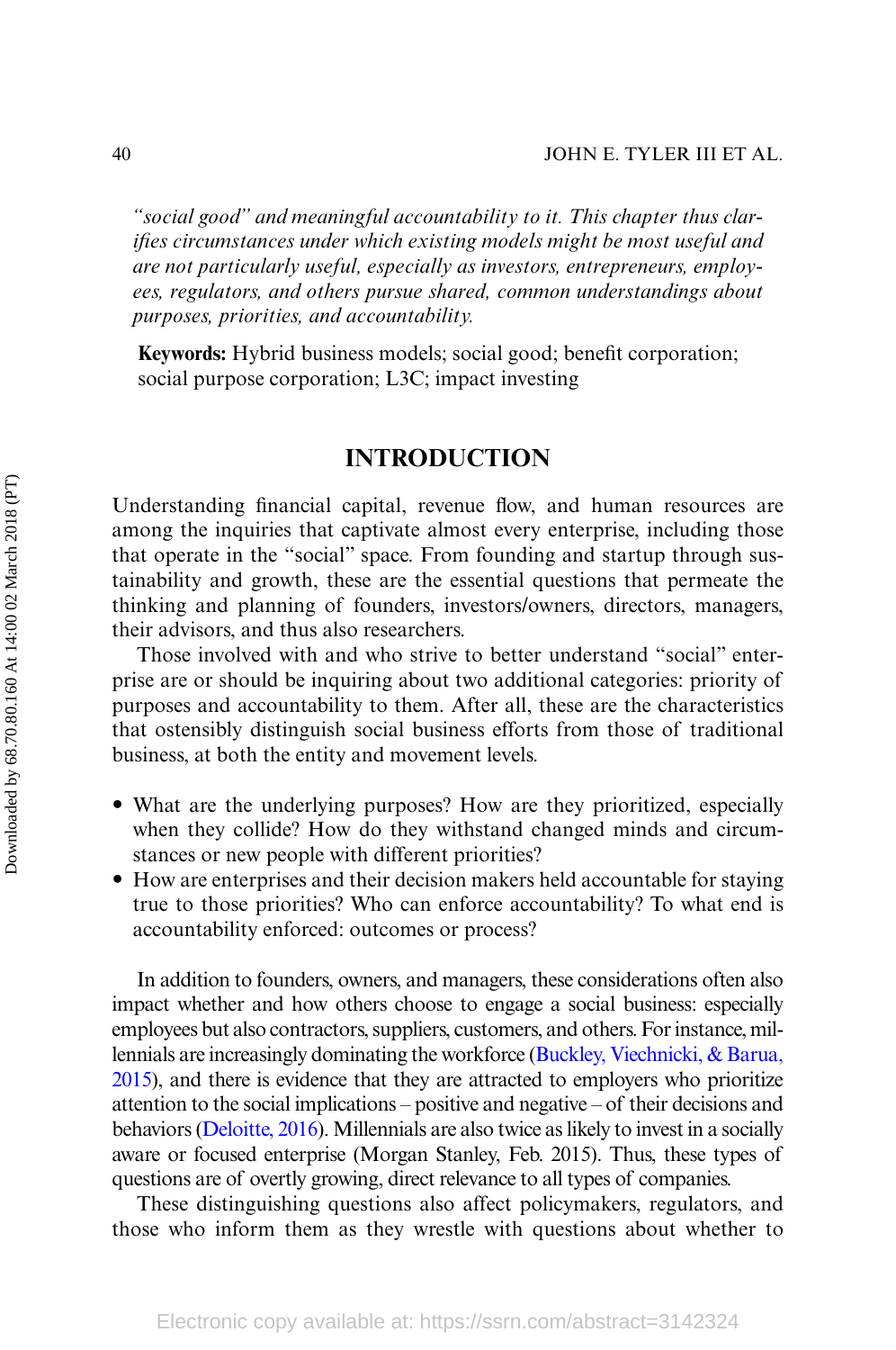provide beneficial tax treatment or to grant preferences in procurement processes, whether to exempt from application of securities and crowd funding requirements, how to treat fiduciary duties, whether to impose charitable trust burdens and oversight, whether formal structures matter more or less than informal arrangements, and how to otherwise satisfy their responsibilities.

These questions also have threshold implications for researchers, whether seeking to understand a given enterprise, a movement writ large, or some aspect of the expanse in between. At a minimum, the above questions open enormous possibilities for undertaking comparative analyses regarding impact, outcomes, operations, resources, opportunity costs, and a nearly unlimited variety of other filters enabled through variations of the above lenses.

This chapter seeks to provide a framework for approaching the above questions, and in doing so identify and address certain misnomers, misunderstandings, and mythologies that have created ambiguity that may be inhibiting adoption in practice and expansion of these efforts. In part II, this chapter discusses how traditional business,  $501(c)(3)$  organizations, and the current menu of social business forms generally treat priorities of purpose: whether to profitability and owner value, charitability, broader social good, or flexibility. Part III analyzes various approaches to accountability for pursuing those purposes and priorities: whether to owners, to the public more broadly, and as provided for (or not) as a matter of law. Part III also clarifies the extent to which actual outcomes or impact is incorporated into accountability approaches.

Among the conclusions that emerge from those discussions are the chasmic gaps in how current approaches prioritize social purposes (or not) and accountability for pursuing such purposes as actual outcomes. To further demonstrate those gaps, Part IV describes a proposed "social primacy company" as a juxtaposition to show what priority of and meaningful accountability to social purposes might look like – not as a replacement of the existing approaches but as a complement to them.

### **Priorities**

Every private sector entity has priorities. This does not mean single-minded pursuit of only one purpose. It simply recognizes that at some point(s) decision makers will have to choose from among the entity's intended purposes, whether competing or complementary. It also means that there are certain degrees of consistency and predictability that might be generally expected or understood based on the entity's form.

At one end of the purpose spectrum are businesses that seek to maximize owner financial value – the "traditional" approach. Whether this is a fiduciary mandate is a subject of debate ([Tyler, Absher, Garman, & Luppino,](#page-24-0)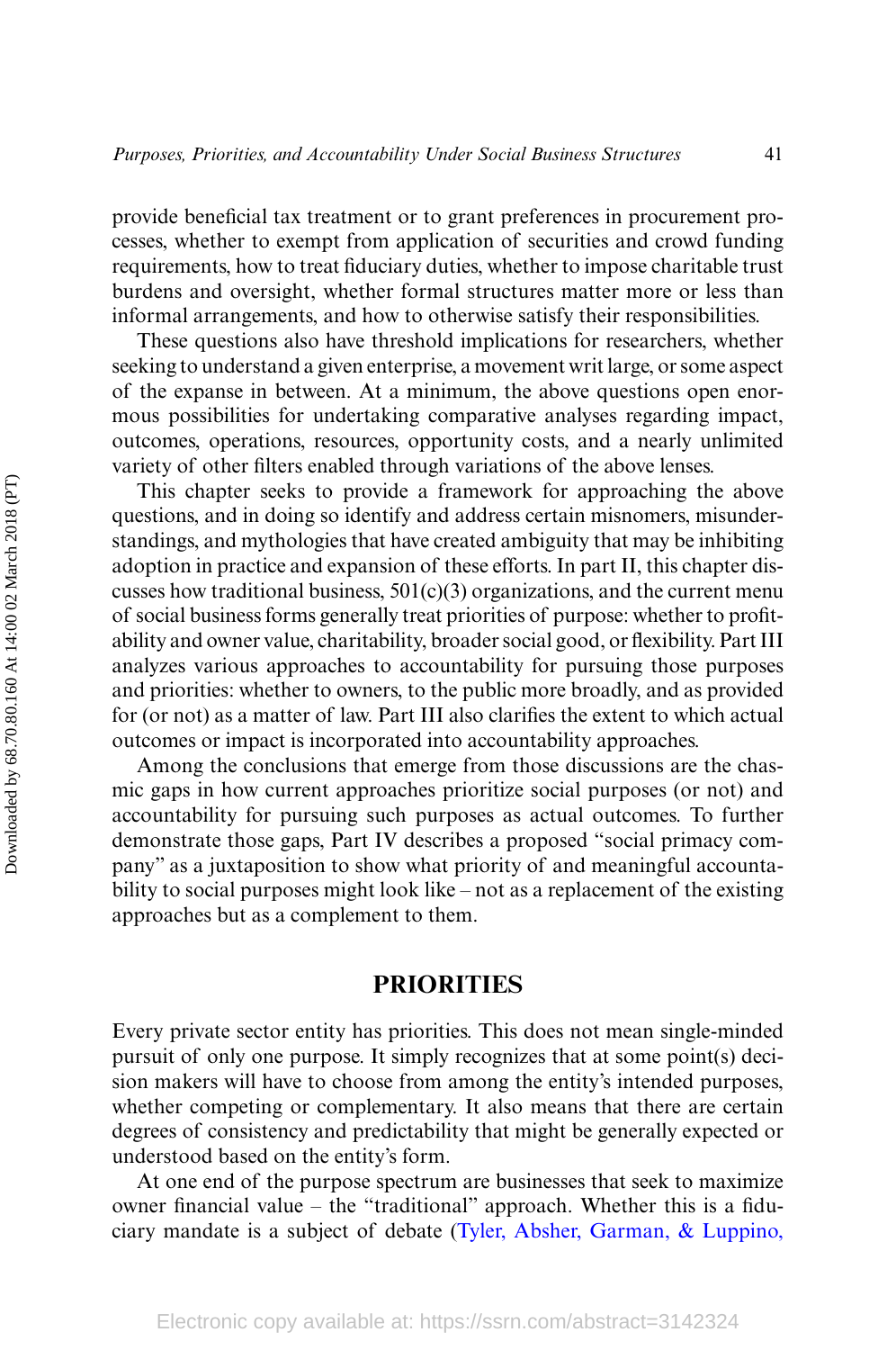[2015:](#page-24-0) 274–278), but there is enough uncertainty and consequent risk about deviating from that premise that directors/managers of traditional businesses (and their lawyers) are frequently dissuaded from elevating social purpose over owner value in their decision making, at least absent an agreement to that effect and that releases liability for exercising it.

This does not mean that decision makers cannot operate in industries historically considered charitable. They can and do (e.g., education and health care). Nor does it mean that businesses cannot operate in areas normally in the realm of government. They can and do (e.g., prisons, toll roads, military support, etc.). Businesses also can contribute to charity, consider social goods like how decisions affect employees, environment, and communities, and otherwise engage in corporate social responsibility, as long as ultimately connected to owner value. When traditional business firms operate in socially conscious ways and produce social benefits, they do so within the constraints of a duty to pursue financial profits for their owners; thus, they are primarily responsive to market dynamics, not to social purpose except to the extent the social purpose overlaps with short-term or longterm for-profit purposes.

When a conflict arises in a traditional business among competing purposes, the predominant view is that the law remains rooted in primacy of distributable profits and enhanced capital value. That purpose and its ordering can be modified by owners, even to prioritize charitability or social good over owner value, subject to causes of action and remedies for breach of contract and their respective limitations.

Charitable purposes are on the opposite end of the spectrum. Technically, there is no specific form on this end. What exists is a statutory ordering of purpose under state and federal laws that permit tax exemption and deductible charitable contributions. Such entities must be organized and operated exclusively for charitable purposes and with no more than incidental private benefit (I.R.C.  $\S$  501(c)(3) and 170(b)). Unlike traditional businesses that can contract around duty to owner value in favor of charitable outcomes, tax-exempt charitable organizations do not have owners to make such compromises. Thus, their directors and managers cannot abdicate priority of charitable purposes with impunity.

One of the new social business forms also prioritizes charitable purposes. Low profit limited liability company (L3C) statutes require that adopters significantly further charitable purposes as defined by IRC  $501(c)(3)$  and they cannot have owner value as a significant purpose (Vt. Stat. Ann. tit. 11,  $\S$  3001(27)(A)). Thus, the L3C tolerates multiple purposes but legally orders and weights them such that furthering "charitable" purposes – not just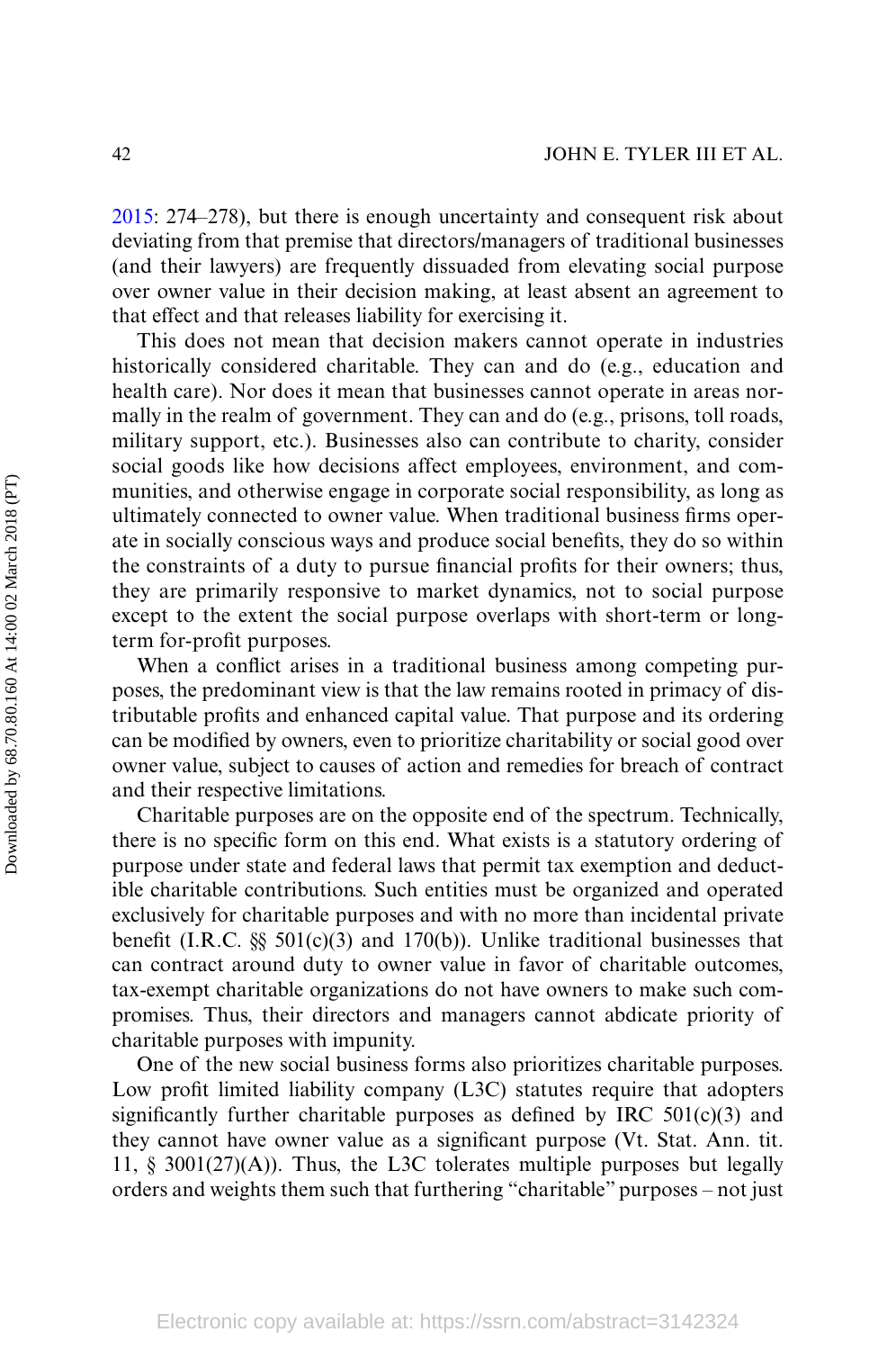"social" good – is the mandated priority [\(Brakman Reiser, 2013;](#page-23-3) [Tyler et al.,](#page-24-0) [2015:](#page-24-0) 267).

In addition to owner value and "charitable" pursuits, a third category of purposes could be "social good." This is an amorphous and all-encompassing term, which to have any useful application must have *some* definition, even if it is subject to later expansion and iterations. Although charitable purposes advance social good, conceptions of "social good" are generally broader than "charitable," so there must be something about "social good" that is additive to charitability. Prioritizing owner value has generated a tremendous amount of social good – improved standards of living, advances in human welfare, economic growth, prosperity, jobs, and even personal and community fulfillment. So "social good" in our context must mean something else.

The statutes that enable the two primary social business corporate forms – benefit corporation and social purpose corporation – address this challenge to a degree. Benefit corporations must serve general public benefit by having "a material positive impact on society and the environment taken as a whole as reported against an independent third party standard" (Model Benefit Corporation Legislation, § 102). They also *may* pursue specific public benefit(s) that encompass a variety of purposes, charitable and oth-erwise.<sup>[2](#page-23-4)</sup> Further and perhaps most importantly, directors of benefit corporations *must* consider how their decisions affect shareholders, employees, environment, community, short term and long term, and other subsets of social good, all of which interests are expressly recognized as in the "best interests" of the enterprise ([Geczy, Jeffers, Musto, & Tucker, 2015:](#page-24-1) 93–97; [Tyler, 2010\)](#page-24-2).

Social purpose corporation statutes require that directors consider the effects of decisions on identified social goods "in addition to or together with" shareholder value (Cal. Corp. Code  $\S$  2602), which effectively ensures that directors have the flexibility to choose from among different purposes – owner value, employees, creditors, environment, community, various charitable interests, etc. – as circumstances suggest.

These enabling statutes suggest reasonably concrete and specific approaches to defining "social good." But they neither mandate priorities nor assign relative weighting among purposes, even vis-a-vis owner financial value! Nowhere in the benefit corporation enabling statutes are discrete purposes prioritized above or below any other purposes. In fact, Minnesota's public benefit corporation statute expressly forbids such prioritizations except to the extent declared in organizing documents (Minn. Stat. Ann. § 304A.201 sub. 1(2)).

Instead, directors may prioritize or neglect shareholders or social good as long as they *consider* the impact of their decisions on the other interests and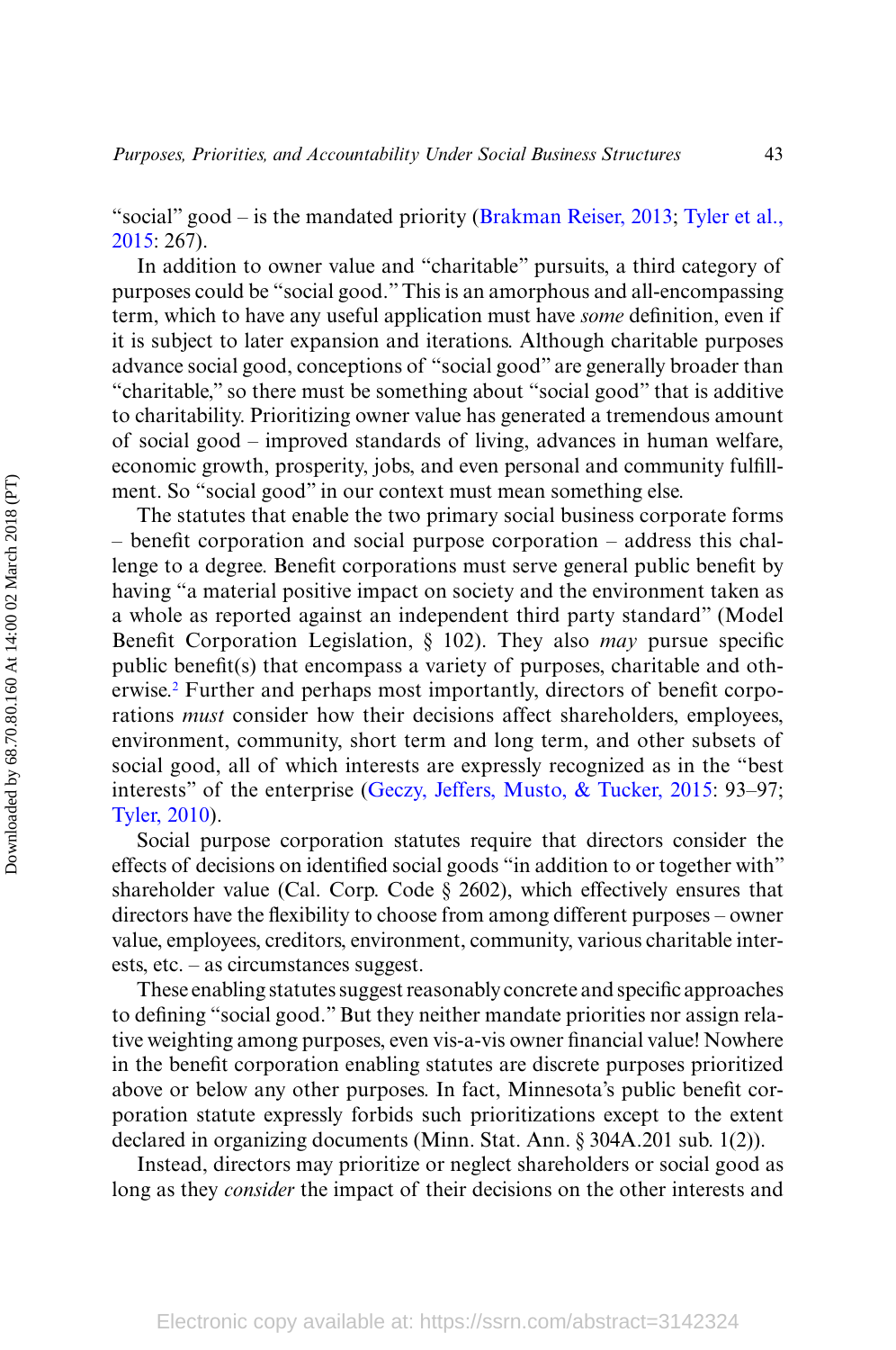stakeholders. Minnesota's public benefit corporation presents a sort of exception in that it prohibits directors from directly, regularly giving presumptive or permanent priority to any interest or stakeholder without a clear delineation in the articles of incorporation (Id.).

Consequently and in contrast to the L3C, the corporate social business form statutes do not distinctively prioritize "social good." More correctly, these statutes prioritize flexibility and the ability to choose, protect directors from liability for considering other than shareholder monetary interests, and thus explicitly modify traditional approaches accordingly. Stated differently and despite providing reasonable definitions of distinctive social good, these statutes recognize that different circumstances may support prioritizing different purposes and, thus, different decisions at any given time.

Any of the above business forms, traditional and social, can be modified by agreement of the owners to change director duties and permit consideration and even priority of interests other than financial value, especially under the L3C model that generally promotes member/owner freedom to contract key aspects of their business relationships and operations, including deviation from presumed norms such as fiduciary duties [\(Miller, 2014:](#page-24-3) 318; [Tyler, 2010\)](#page-24-2).

Using a contract to modify priorities to emphasize social good ultimately depends on a single owner or agreement among owners to pursue and maintain priority of non-owner interests. Even when differentiating among classes of owners such as the founders of Google did [\(Brakman Reiser, 2010a](#page-23-5), [2010b](#page-23-6)), the ability to deviate from owner value rests on a contractual commitment – whether legal or moral. However, and as is discussed further below, depending on contract causes of action and remedies has limits.

Inevitably, founders, investors, and operators of businesses – regardless of form – will be forced to choose from among owner value, charitable purposes, or social good. Ultimately and more so than verbal declarations or words on paper (even in a statute), what gives purposes actionable priority is accountability and approaches to it. As such, accountability to purposes and their priorities is a necessary complement to social businesses both as to theory and in practice.

### **Accountability**

In the private sector, three key factors differentiate accountability to priorities: (1) how accountability is pursued generally; (2) who can pursue it; and (3) who is being held to account. How the different forms approach these factors shapes how founders, investors, employees, managers, policy makers,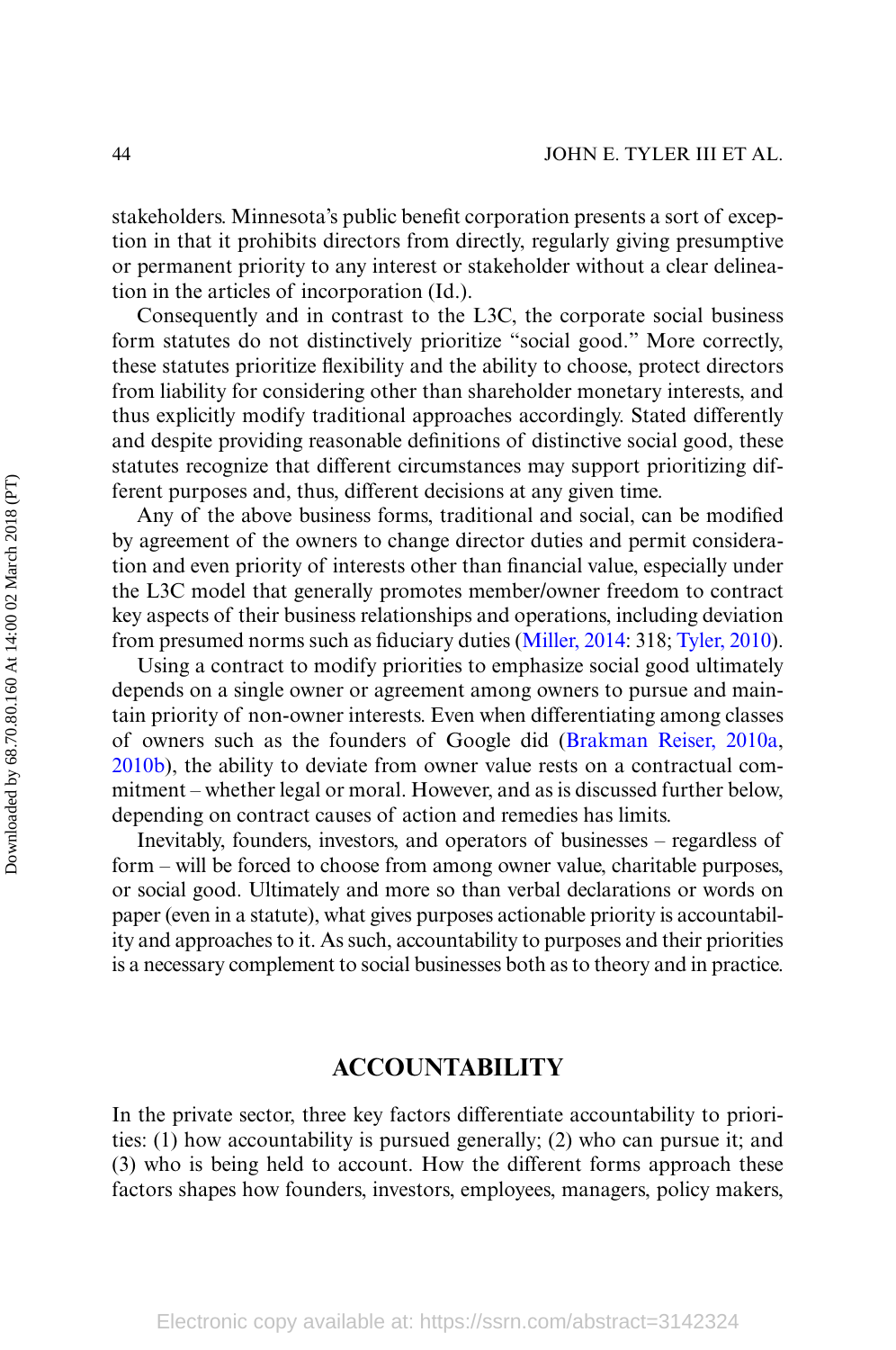and regulators identify and consider options, evaluate the usefulness of any given form for particular purposes, and fulfill their respective responsibilities in practice.

#### *How is Accountability Pursued and by Who?*

The three primary means by which accountability occurs for our purposes are as a public matter, as a practical matter through owner ability to remove and replace directors/managers, and as a legal matter through causes of action and remedies under breach of contract or fiduciary duty. Each method is partly differentiated by who may invoke it and effectiveness for imposing consequences.

#### *Public Accountability*

Public accountability always exists to some degree, and its potential has expanded as social media has evolved (or some say devolved) the ability to quickly reach large, consequential numbers of people at even cursory levels. But its effectiveness as a matter of consequence depends on persuading enough others to act on a point of view.

Who may invoke it is unlimited and includes any person or group that wants to care, pretend to care, or be perceived as caring. Anyone can undertake a campaign that influences decision making, priorities, and behavior, even people who have just heard or dreamed things they like or don't like. Likewise, companies and their advocates can undertake campaigns to promote awareness of accomplishments and successes – real, perceived, or imagined.

Public accountability is agnostic as to its object or its form. Its web catches traditional or modified business, social businesses,  $501(c)(3)$  public charities, and private foundations. Just ask the Susan G. Komen Foundation, Wounded Warriors, and other charities that have been embroiled in public relations nightmares!

The benefit and social purpose corporations are predisposed toward harnessing public accountability, particularly given reduced legal accountability. Benefit corporations must periodically – usually annually – report against independent third-party standards by providing such reports to shareholders, posting them on websites, and otherwise making them publicly available as prescribed by statute (Del. Code Ann. tit. 8,  $\S$  366(c)(2) (2015); Murray, [2015;](#page-24-4) [Wirth, 2015\)](#page-24-5). Social purpose corporation statutes similarly require public posting of goals and performance against them.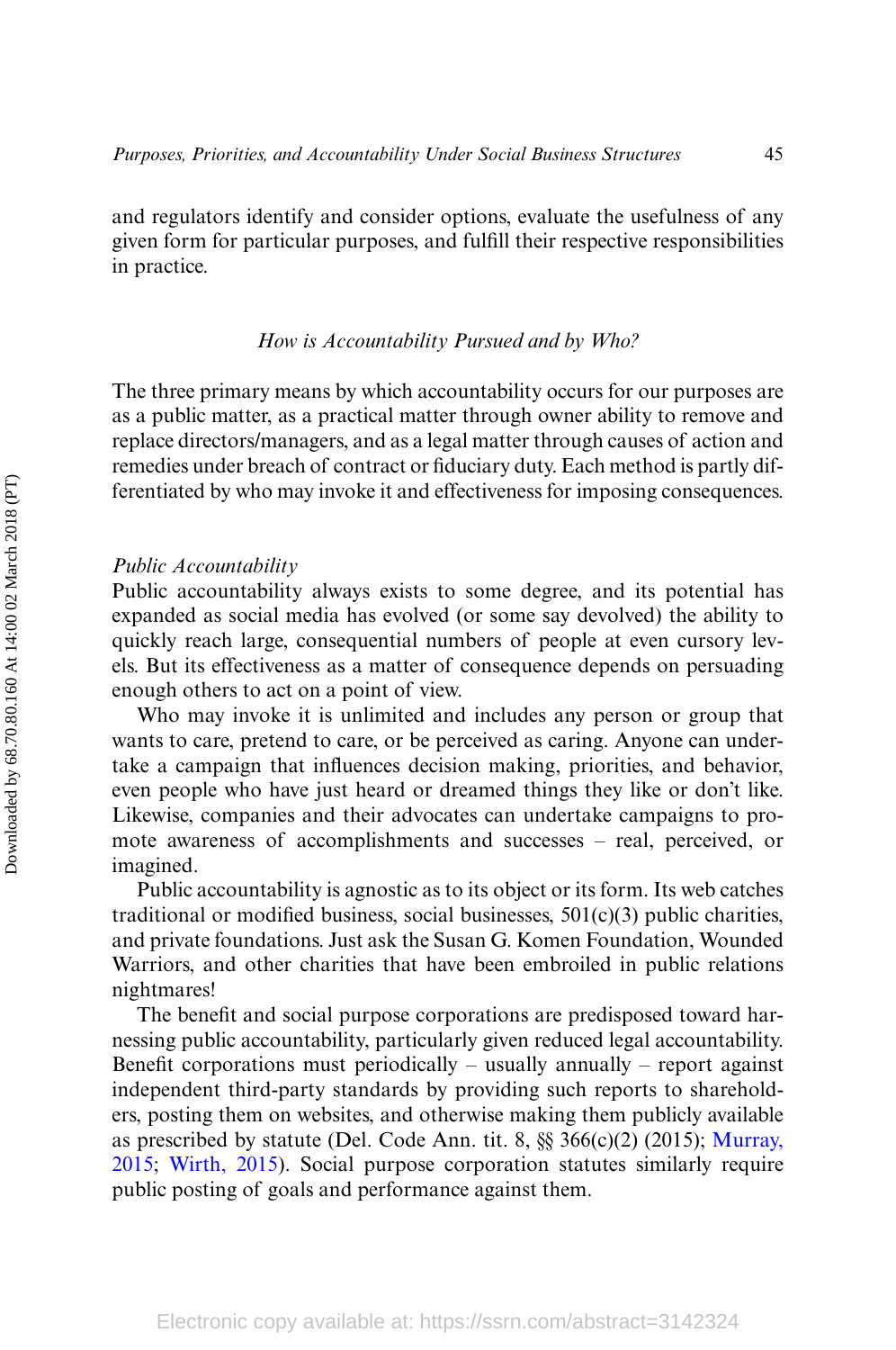All reports are internally generated and none must be externally audited or formally verified or even vetted. Even so, businesses are likely to arise to provide external audits or verifications much as accountants, auditors, the Financial Accounting Standard Board (for private entities), Government Accounting Standards Board (for U.S. state and local government), and the Public Company Accounting Oversight Board do for financial statements. B Lab, the Global Impact Investing Network, or others might standardize "social impact" metrics enough to ground formalized external analyses and opinions. In the meantime, investors, employees, managers, customers, suppliers, other members of the public, policy makers, and regulators should understand that self-reporting is the basis for public accountability, which is reactionary and not always well- or reliably-informed.

Ultimately, it may be media that has the pivotal role in the efficacy of public accountability, further emphasizing the importance for media to properly understand purposes, priorities, and accountability.

#### *Practical Accountability*

Except for  $501(c)(3)$  organizations that cannot have owners, all of the forms – traditional and modified for-profit, benefit and social purpose corporations, and L3C – presume that some requisite volume of owners, usually a majority, have authority to hold directors, managers, and operators to account. After all, that majority elects directors and managers and can replace those they believe are responsible (or irresponsible) for decisions, results, or effort with which they disagree. As such, that majority generally dictates priorities and enforces accountability thereto.

The ease with which such accountability is invoked correlates directly with the number of owners. Fewer owners means fewer people to convince to join a coalition of accountability. As the number of owners grows, practical accountability becomes less useful as the ability to impose consequences for deviation diminishes.

The benefit corporation supplements dependence on owner accountability by allowing appointment of a benefit director (MCBL, § 302(a)(1)) or delegated authority to a third party to enforce its purposes (MCBL,  $\S 305(c)(iv)$ ). There is no requirement that benefit corporations do either (MCBL, §§ 302(a)(1) and 302(b)), and it is not clear that either device is being voluntarily adopted. Even so, generally a majority of shareholders can amend or rescind those appointments or delegations, thus reverting to practical owner accountability.

Benefit enforcement proceedings are similarly voluntary, and although retroactive in their fact gathering, they are prospective only in their consequences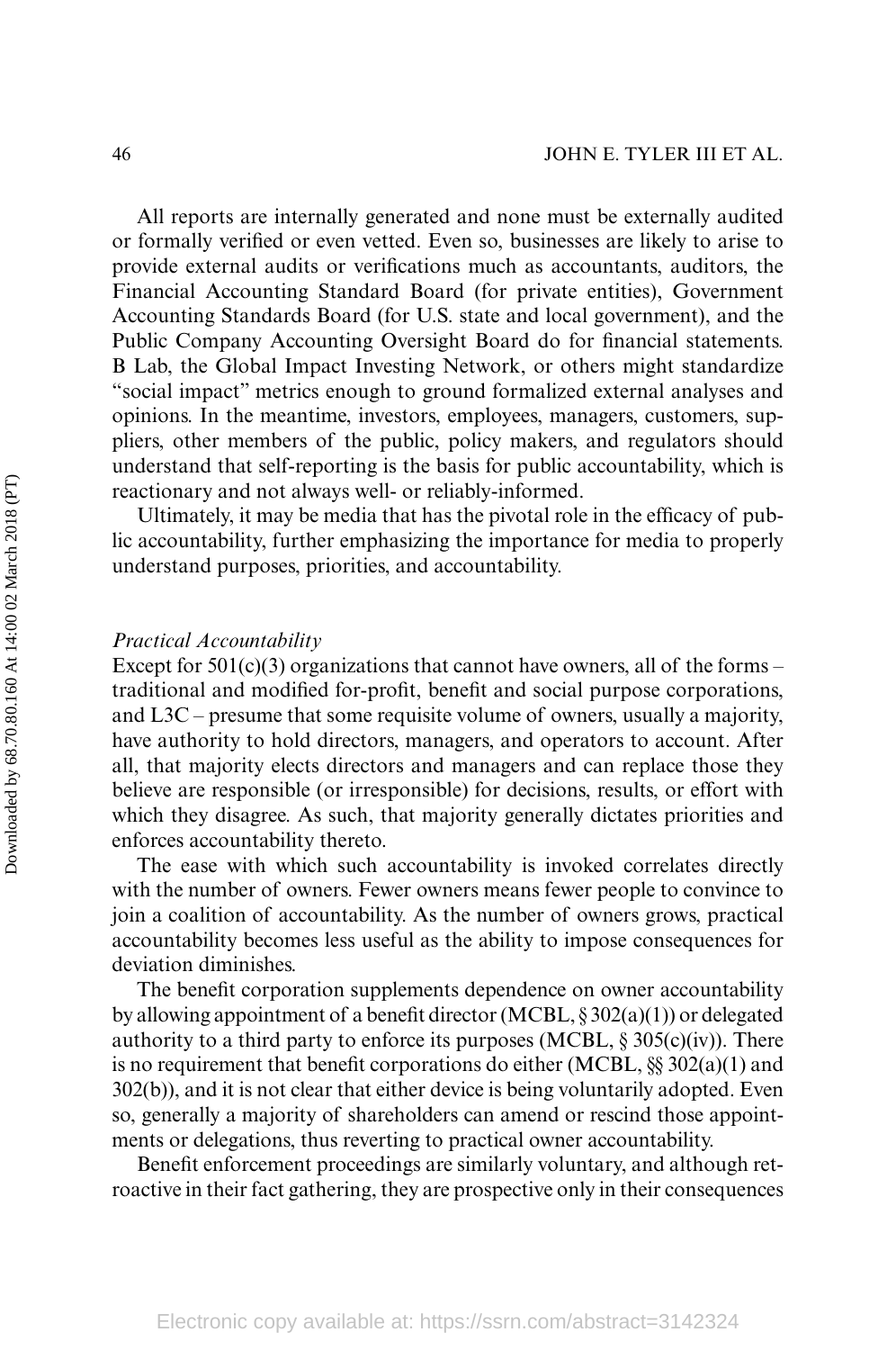(MCBL, § 102). That is, they are not remedial or punitive and thus may not be much of a deterrent. Instead, a court may order that directors fulfill their duties and satisfy required statutory elements. Monetary damages – and as such substantive consequences – are not available (Clark, 2012: 28). This form of prospective only accountability is representative of the least functional dimension of the law. As "bad things" occur in the past, future actions get limited while the past infractions and their effects remain. This allows for an accretion of practices that are contrary to intended policy and give rise to other unintended consequences and confusion that ultimately undermine broader efforts to advance social engagement.

Practical owner accountability is essential, and the benefit and social corporations' undertakings are appropriately voluntary rather than mandatory, especially given their emphasis on the priority of flexibility. However, non-majority investors, directors, and managers should be aware of their limited ability to hold others to account for their own preferences or priorities, even those on which there was previous agreement. They may not have enough votes to remove or replace directors or managers who deviate and may not be able to pursue legal causes of action or remedies when flexibility is the priority.

Policy makers and regulators also should understand the strengths and gaps of depending on accountability to owners and limiting legal accountability before providing preferential tax treatment, giving preference points or status in procurement processes, or exempting from regulatory compliance when based on form alone. Strong practical accountability for prioritizing flexibility and weak legal accountability for prioritizing social good leaves open paths to pursue owner value at the expense of social good, which may or may not be what policy intends.

#### *Legal Accountability*

To the extent it has not been subverted, the last approach to accountability is grounded in law and exists by virtue of contract, fiduciary duties, and regulatory standing to intervene in certain circumstances.

#### *Contract*

There is a long history of ventures that have successfully contracted around profit maximization to permit consideration and even prioritization of interests other than owner financial value. They work and will continue to work especially for those that are merely socially tolerant, but relying on contract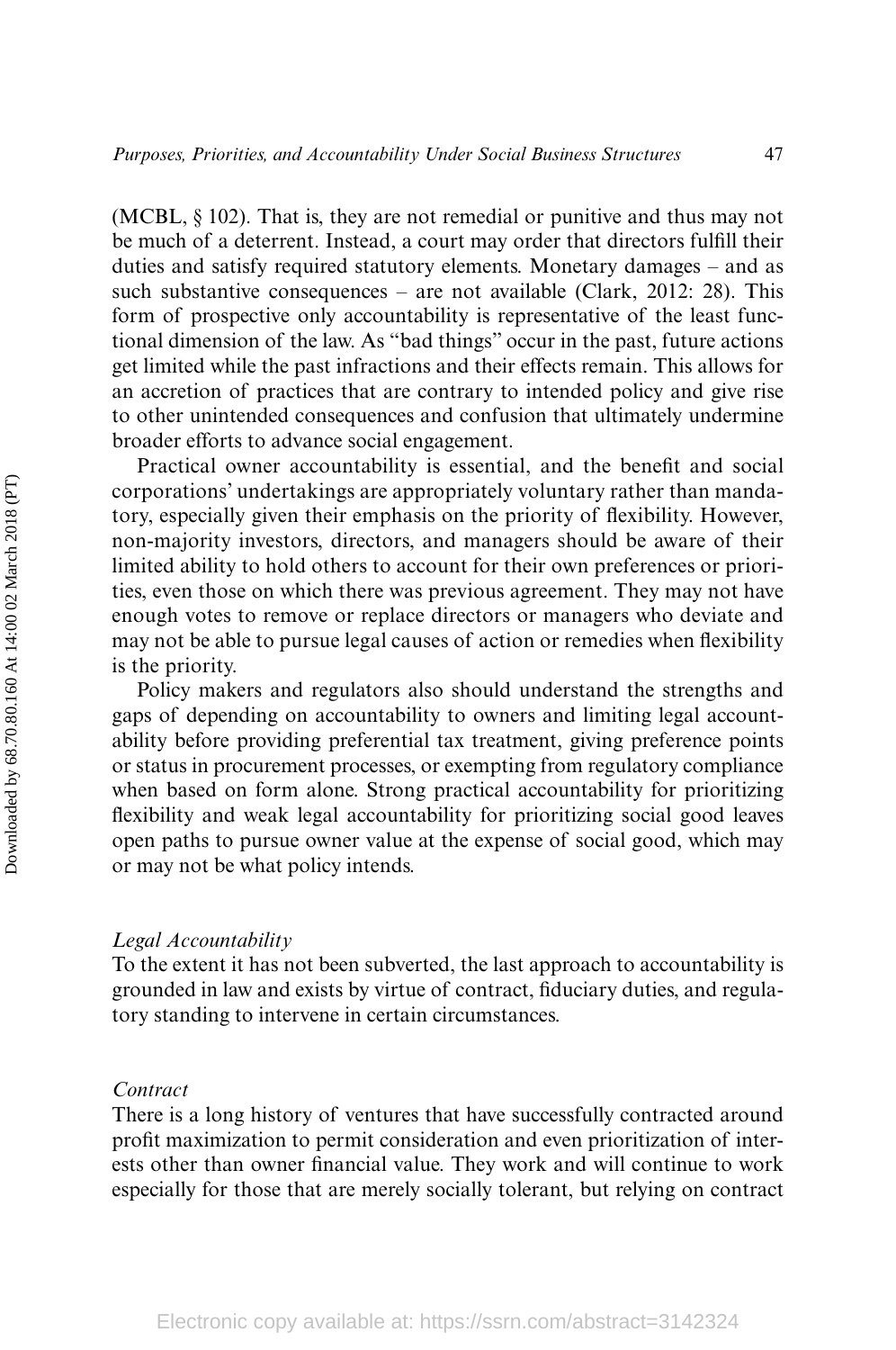causes of action and remedies has hurdles for imposing meaningful consequences, especially for businesses wanting priority of social impact.

One hurdle is that parties to contracts change their minds, whether the original owners/contracting parties or parties added or substituted later. What might once have been a seemingly inviolate commitment to social good can dissipate or disappear. Parties can then amend their contracts either formally with new documentation with the agreement of all involved or informally by ignoring breaches with tacit or explicit acquiescence of all. Moreover, once contracting parties acquiesce in a breach, the new normal for the contract may be the condition created by the breach such that courts are not likely to allow a party to change its mind and claim breach later.

Nothing in contract law can overcome such unanimity among the parties, including actions by third parties who will not be recognized by a court as having legitimate claims absent the highly unusual circumstance of having been expressly named in the contract as a third-party beneficiary. Consequently, there usually is no third-party accountability under contract.

It may be that not all the parties to the contract agree with the re-prioritization. Even then existing contract law has two additional hurdles that are likely to be significant barriers: proving damages and causation. First is that enforcing a contract requires that the party claiming breach prove economic, financial damages (Restatement, 1981, § 346; Farnsworth, 1979: 1147). If the claimant made money from the breach, proving their damages will be very difficult at best.

What if the venture and contracting parties lose money instead of making it? Contract law also requires that the party claiming breach prove causation; that is that the damages were caused by the breach. However, in a social venture the likelihood of profitability may be less likely or even remote from the start. If so, losses may be ascribed to the business model rather than to the breach or at least it will be challenging to prove that the breach caused the losses rather than the business model. The plaintiff might get an order requiring future compliance but that does not account for past violations nor is it likely to dissuade beneficial breaches [\(Farnsworth, 1970](#page-24-6): 1150–1154; Restatement, 1981, § 357 cmt. A).

Consider the following scenario. Three people – Geddy, Neal, and Alex – decide to open a healthy food grocer in an urban neighborhood. As the sole owners and managers of the enterprise, all three agree that their priority is providing such options in and for otherwise underserved areas, and they put that intention in a writing signed by each of them. Two years later, they realize that their costs for opening and maintaining their stores is higher than expected and leaves very, very little profit in an already low margin business. They decide to subsidize those costs by opening healthy food stores in suburban areas. Seven years later and as their respective families grow and grow up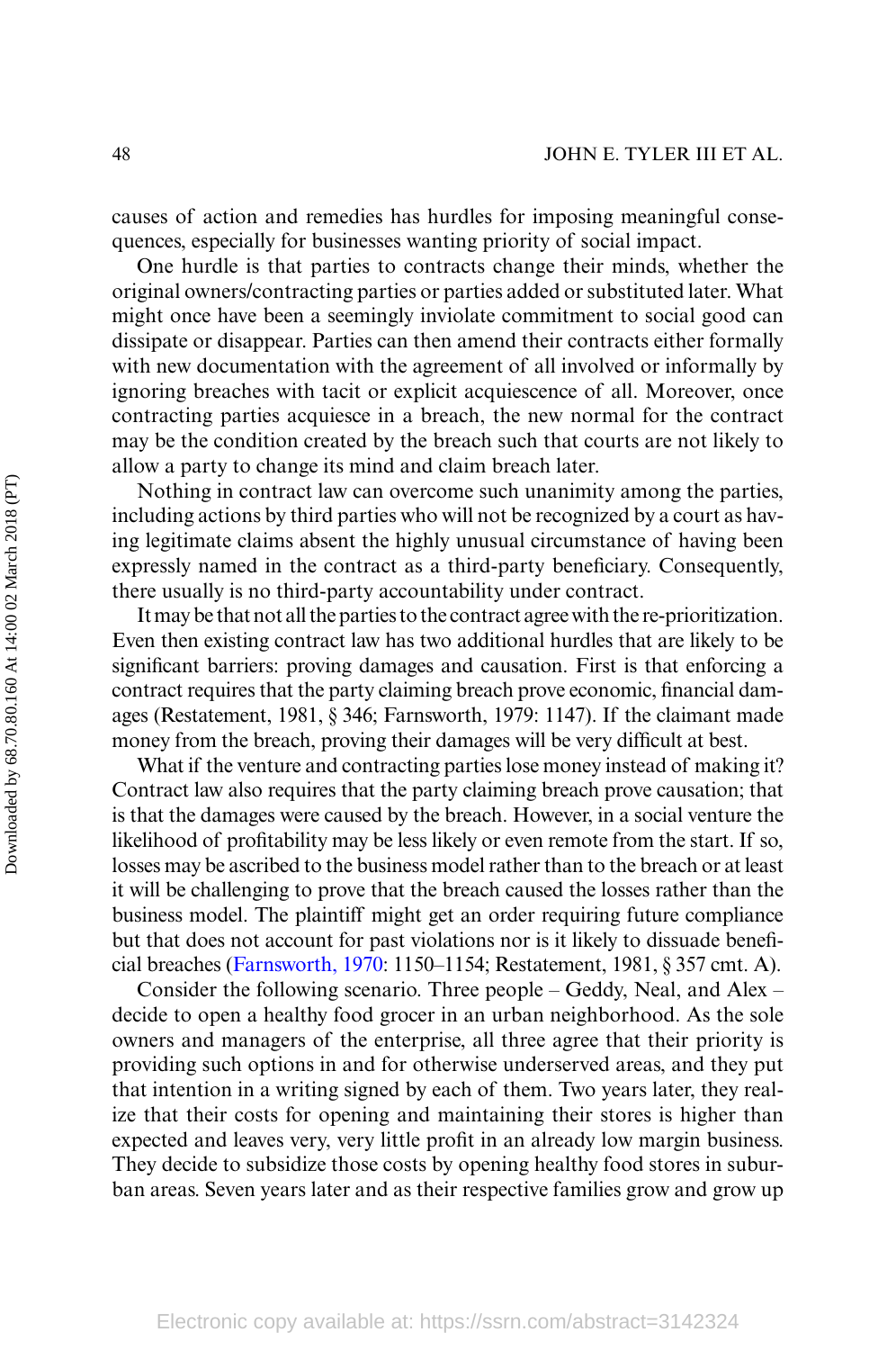and their kids begin going to college, they realize that the suburban stores are very profitable and college expenses are manageable for all. So they decide to focus only on opening and operating those stores without opening any new urban stores and by closing those that are not self-sustaining, which leaves only one urban store that they also ultimately close.

Under those facts, there is a contract; it has been breached; but none of the parties enforce it for whatever reason.

Suppose that at the "seven-year later" mark, Neal objects to the decision to prioritize and (effectively serve) only urban stores. He tells the other two about his concerns and that they are breaching their original agreement. They ignore him, and he sues for breach of contract. What are his damages, especially given the stores' profitability and Neal's ability to pay for his kids' college with the distributions to owners?

Suppose instead that the market for healthy food turns downward and even the suburban stores lose money and must close. Neal had already objected to the decision, and now he has financial damages to claim. However, how can he establish that the breach (i.e., the decision to focus on suburban stores) caused the losses when the urban stores were not financially sustainable either and were also losing money. There was a contract; it was breached; there were damages; but was there causation?

Neal might be able to get an order from a court requiring that the company re-prioritize urban stores per the agreement. Geddy and Alex instead exercise their right to terminate the agreement. What is Neal's recourse then? He has nothing meaningful under contract law or as a practical matter as a minority owner. He might be able to take to social media with information to try to prompt action from a critical mass of people who care and are willing to act.

Although accountability through contract can and does work in some instances, it is avoidable by agreement or neglect and has only limited ability to preserve priority of purpose because of challenges proving damages and causation. As such, the presence of a factual breach does not necessarily mean that anyone can do anything about it legally.

#### *Fiduciary*

Fiduciary accountability focuses less on financial damages, broadens the pool of those who can pursue claims, and expands remedies for violation.

Unlike practical owner accountability that depends on a majority coalition or liability under contract that only a party can enforce, anyone owed fiduciary duties can pursue breach of those duties on their own or on the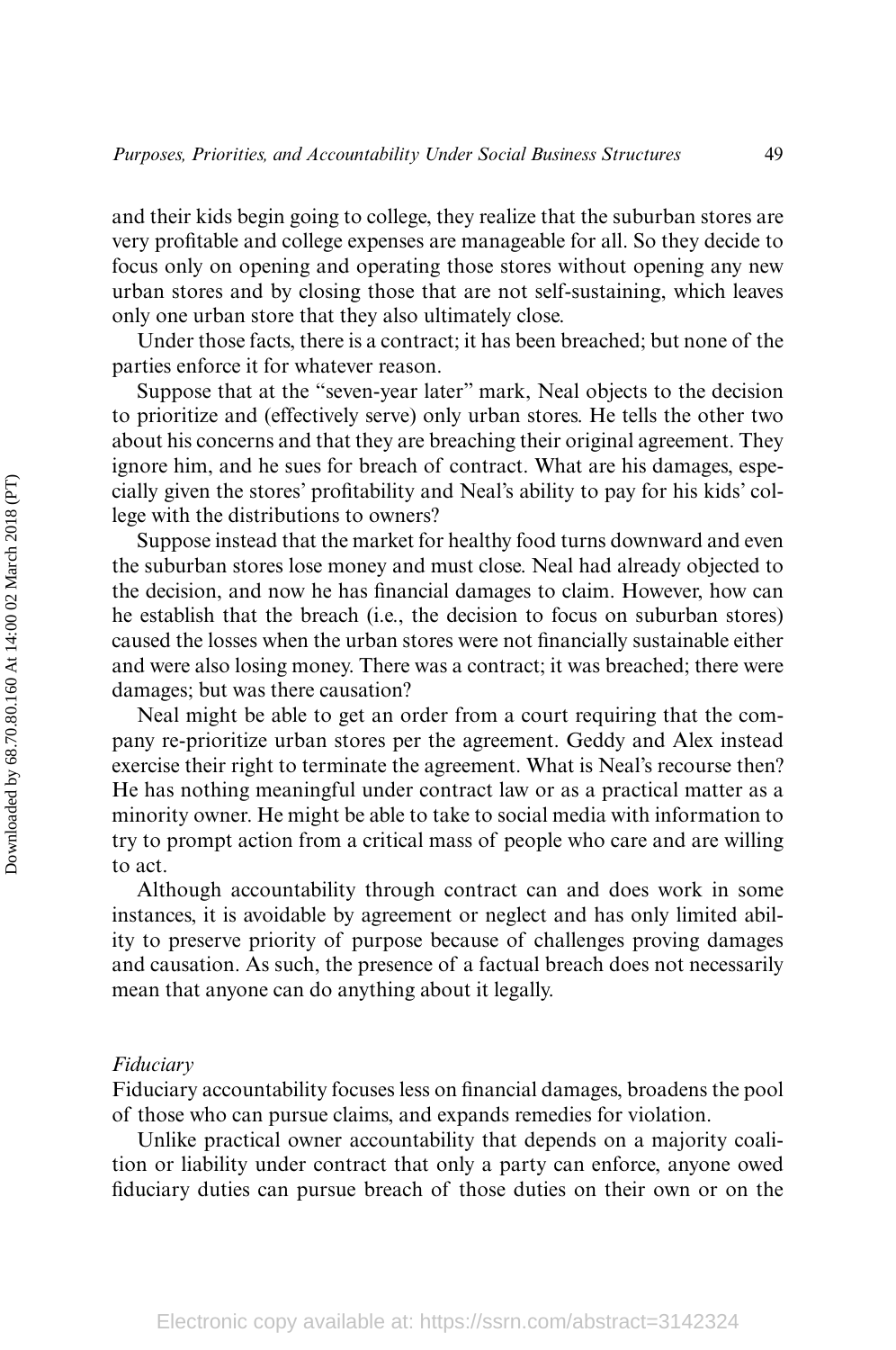organization's behalf. Thus, any owner, director, manager, or officer might enforce fiduciary duties, even if in a minority.

Although plaintiffs still must prove damages, the concept is not restricted to financial losses [\(Demott, 2006\)](#page-23-7). Consider an enterprise that specifically deprioritizes owner value as a fiduciary matter. If a group of directors prioritizes owner value anyway and, in doing so, generates distributable profits, a single owner can hold those directors accountable for violating their duties even though they made money for the owners. That single owner might be able to force disgorged profits or pursue punitive damages to remedy past violations and encourage future compliance.

There are least three problems. First, allowing plaintiffs to gain financially from others' inappropriate neglect of fiduciary priorities would be hypocritical. Therefore, recovery should benefit the intended social purposes that are the agreed upon priority, although the plaintiff should not be worse off financially for having enforced fiduciary priorities.

Second, owners typically do not owe fiduciary duties as owners to fellow owners, except in certain circumstances regarding minority interests [\(Berchem, 2012;](#page-23-8) *In re Atlas Energy Litigation*, 2010). A court will need to decide whether an owner's efforts to subvert fiduciary priorities are enough of an intervention to justify accountability for its breach. It seems that owners of a social business with fiduciary priorities should not be able to subvert those priorities with impunity. Otherwise, directors themselves are the last and perhaps only bastion for protecting social priorities. Because directors serve at the pleasure of the owners, this may be no protection at all, in which case social business risks being a mere fiction.

Third is difficulty determining when such duties apply to social good in available structures. Duties exist to owner value in traditional for-profit enterprises and to charitable purposes in  $501(c)(3)$  entities. Modified traditional for-profits arguably displace fiduciary with contractual duties. Because benefit and social purpose corporations prioritize flexibility rather than any given purpose, finding a breach of duty would be unlikely unless due consideration is not given to specified interests or stakeholders. L3C statutes prioritize furthering charitable purposes and deprioritize owner value, so fiduciary accountability should exist within the L3C form but only to the narrower concept of charitable purposes rather than social good more broadly.

Under existing circumstances and apart from tax-exempt nonprofits and possibly the L3C, it seems as if fiduciary duty accomplishes very little for legal accountability to social good in businesses of any current form. Investors, employees, policy makers, regulators, their respective advisors,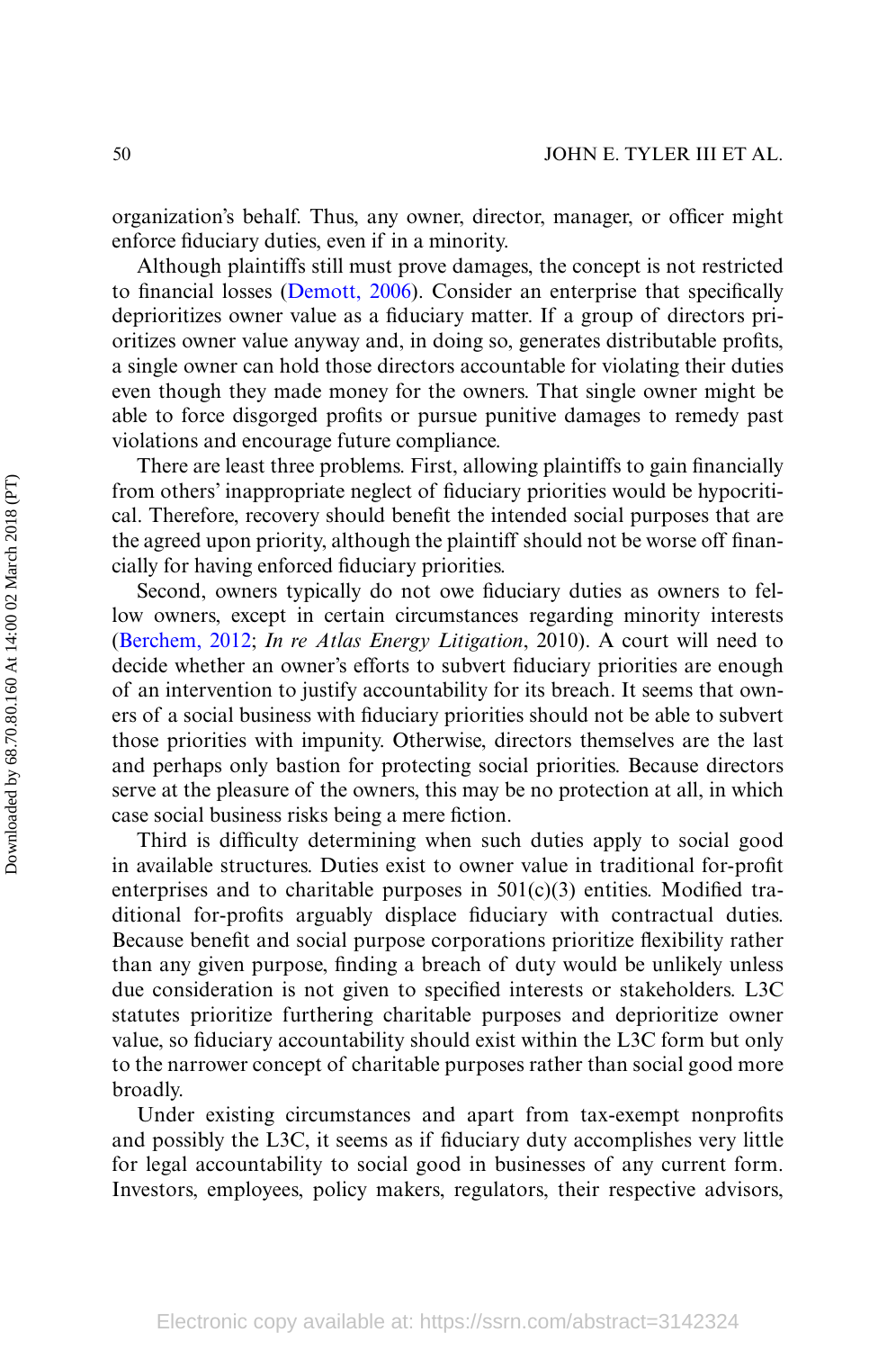researchers, and others should know that such duty and accountability thereto does not exist.

#### *Regulatory*

Social businesses are still subject to the multitude of laws and regulations that apply to traditional business: consumer protection, employment discrimination, intellectual property, environmental, licensing and permitting, workers and unemployment compensation, OSHA, wage and hour, truth in advertising and lending, securities, etc. Certain of these might have unique applications in a social context to prevent deceit and encourage informed decision making.

For instance, misrepresenting a specific enterprise and its purposes and priorities could create liability for those who make such misrepresentations, including under securities laws. That is, telling prospective investors that the company prioritizes social good (i.e., "profits" in the form of "social benefits") when its practices instead prioritize owner value could – and should – be such a misrepresentation that, in addition to claims by the deceived investors, might give regulators grounds for intervening and pursuing consequences. Or consider a social purpose corporation that selects education as its specific public benefit. If that enterprise represents to the public that its sole priority is the welfare and academic attainment of students, it might be violating truth in advertising or consumer protection laws because of statutory obligations to consider impacts on owner value in its decision making.

If a situation is egregious enough, a state regulator might assert that certain activities exceed the scope of the entity's authority or ability, which may support enjoining future actions inconsistent with the required priorities, undoing certain actions, dissolving the enterprise, and/or having owners held personally responsible for the entity's liabilities or forced to disgorge unduly gained profits.

When the prioritized purpose is flexibility, when priorities are contractual, or when fiduciary duties are speculative – in other words, *in most existing social businesses* – the regulator's efforts to enforce social good as a priority are not likely to succeed or be undertaken at all, provided no one is intentionally misleading others or pursuing their own interests over those to whom they owe a duty of loyalty.

#### *Accountability with Regard to What?*

In discussions of social enterprise, "outcomes" and "impact" often seem to be used in conjunction with "accountability" without distinguishing among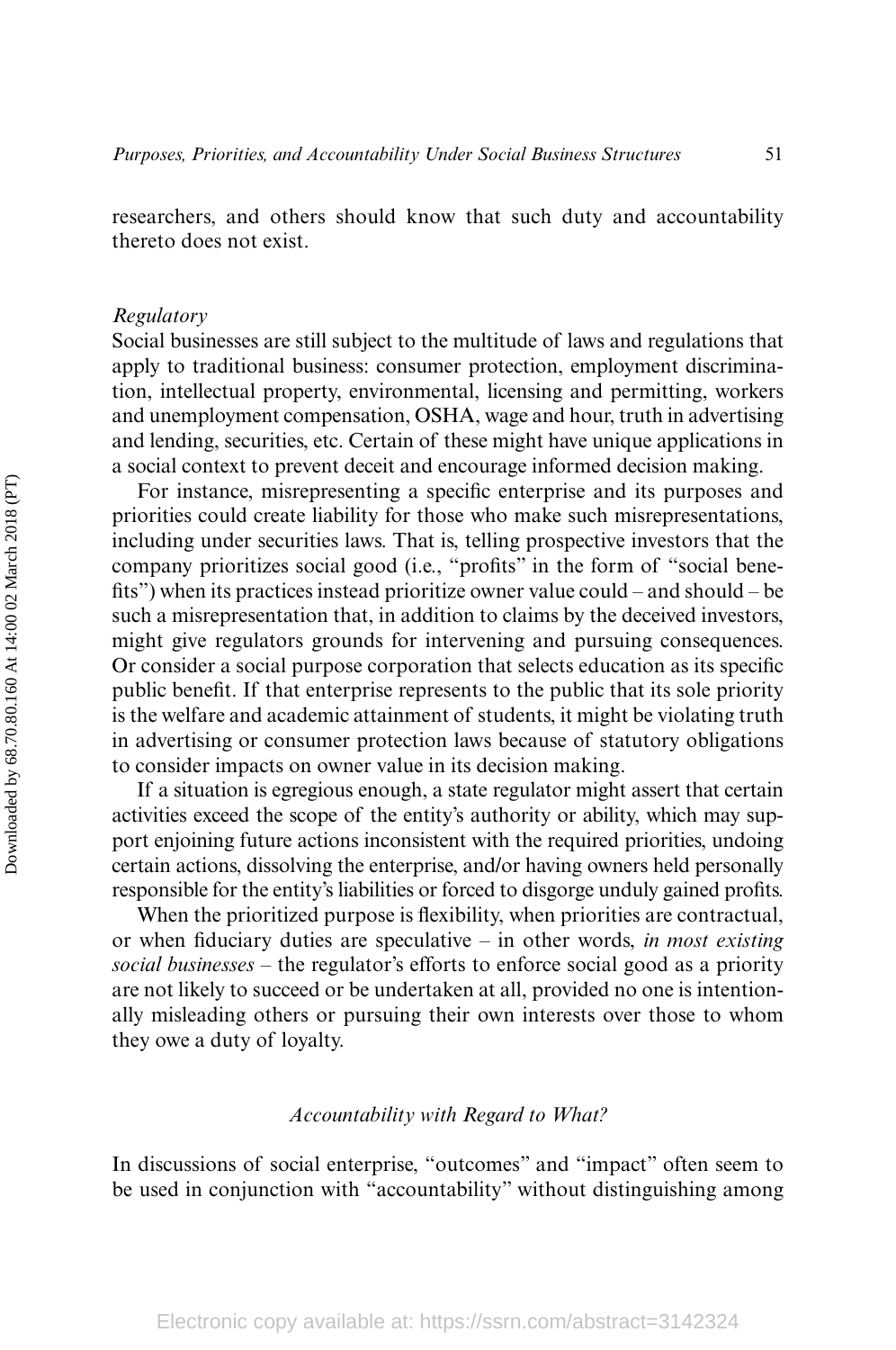the types of accountability – practical, public, or legal – or being clear about that to which accountability is ultimately owed, whether process or results.

#### *Process*

Across the spectrum of forms, whether traditional,  $501(c)(3)$ , or social, legally enforceable duties of care are to decision-making processes and not to particular outcomes. For it to be otherwise would punish risk taking (even when done responsibly), stifle innovation and expansion, and dissuade service on boards and in management.

For traditional businesses, no one can successfully sue under breach of a fiduciary "duty of care" solely for not selling enough product, not making enough money, or not increasing value to certain levels. Courts do not presume to second-guess informed business decisions made by business leaders in good faith and consistent with the duty of loyalty. They can be sued for not prioritizing owner value, in which case outputs and outcomes might reflect where priorities were placed, but liability is not likely unless it can be demonstrated that decision makers acted in bad faith or elevated personal interests over the company and owners interests – in other words that they breached their duty of loyalty, which is not protected by the business judgment rule (Del. Corp. Code §102(b)(7); *In Re Disney Litigation*, 2006: 751–752.).

Similarly,  $501(c)(3)$  entities and their directors are not (and should not be) held legally accountable for not reducing homelessness or eliminating hunger, not presenting cultural experiences of sufficient quality, not having students achieve their academic potential, not timely preventing or curing enough disease, or otherwise. Applying the "commensurate test" to derive a "community care" standard being applied to  $501(c)(3)$  hospitals might be construed as a type of inputs-based test, but the test focuses on numbers and ratios of demographics served rather than effectiveness of underlying care (IRS Form 990, Sch. H). Some states and local communities have begun defining "charitability" for purposes of property tax exemption as having outcome-like qualities. In both instances, however and without commenting on the merits underlying the test or its application, what is at stake for failing the test is favorable tax treatment rather than individual legal liability.

Legal liability can attach if a  $501(c)(3)$ 's outcomes evidence decision making that deprioritized charitable purposes and prioritized private benefit, but poor outcomes themselves are not alone sufficient for legal liability. Thus, as with traditional businesses, legal liability is essentially impossible to process absent fraud, illegality, impermissible self-dealing, conflict of interest, or bad faith.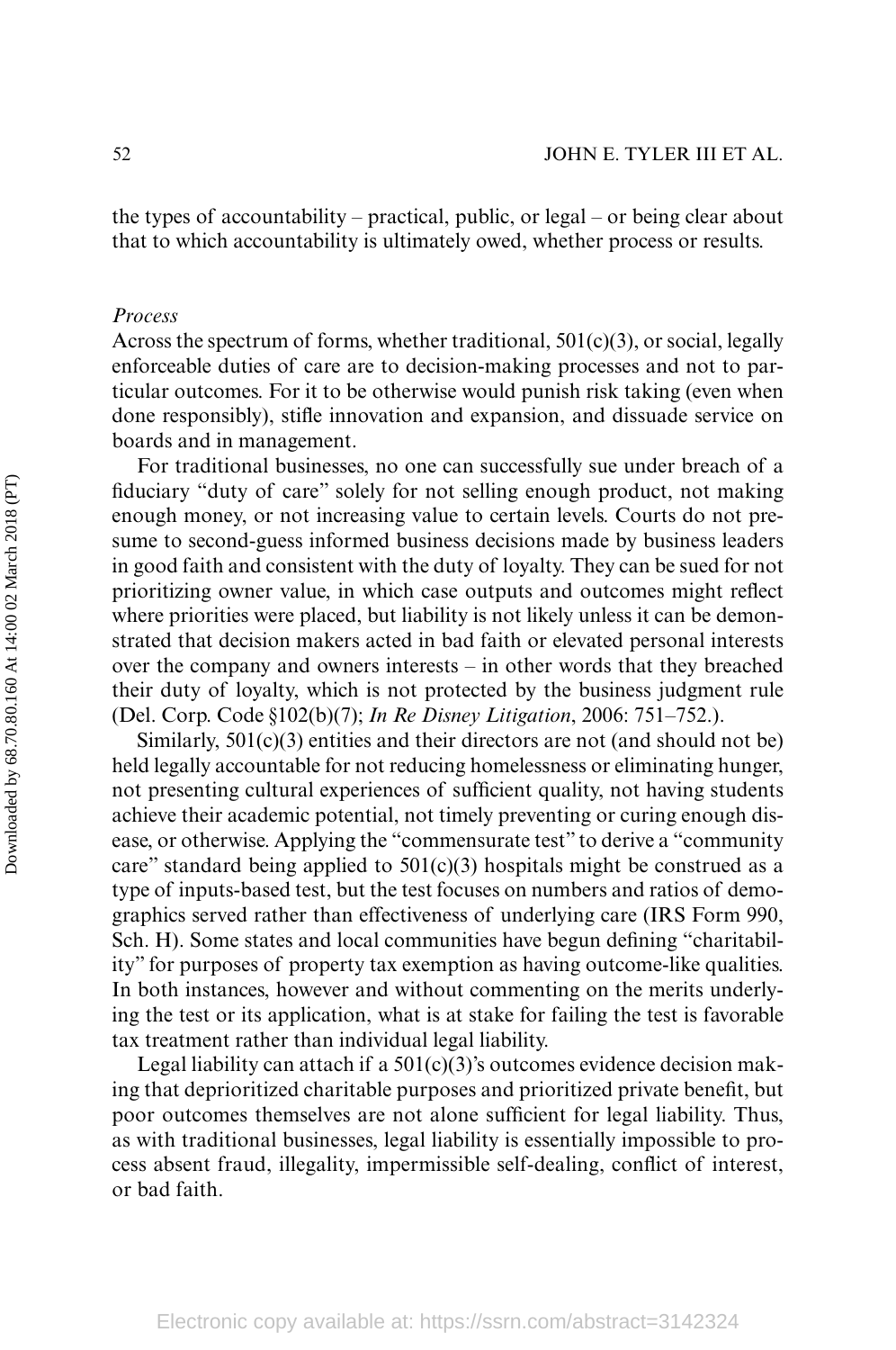As for the emerging social business forms, legal accountability, to the extent it exists, also actually focuses on decision-making processes and not outcomes or impact, absent egregious wrongdoing. Enabling statutes do not independently require success nor do they purport to punish failure, which, again, is as it should be. To impose legal liability for failure to achieve outcomes would create disincentives for people to join or contribute to the efforts of social business forms. Given that one of the purposes of the forms is to encourage more engagement in trying to solve or mitigate social problems (Clark & Vranka, 2012: 27; [Tyler et al., 2015:](#page-24-0) 249), imposing legal liability for outcomes of decisions made in good faith would defeat that very intent.

#### *Outcomes/impact*

Outcomes still matter a great deal for practical and public accountability.

Owners care about outcomes, and they hold the people they entrust with managing and operating the business to account for the intended results at any given moment. Ultimately, and as the sole arbiters of practical accountability, a majority of owners can replace decision makers who do not meet owner expectations, whatever those might be.

Outcomes also can still matter for public accountability, as can effort. Employee morale and enterprise culture – and thus productivity – can be shaped by outcomes, efforts and perceptions about purposes, priorities, and success in their pursuit. Opinions and behavior of customers, suppliers, contractors, creditors, media, advocates, antagonists, and others also can be heavily influenced by outcomes.

There are degrees to which the social business forms use the power of brand overall as a means of public accountability so that the forms themselves and the entities that adopt them are recognized as presumed to be "doing good" [\(Tyler et al., 2015:](#page-24-0) 260–266). For instance, all benefit corporations are linked because they are "benefit corporations"; therefore, the brand integrity of the form itself matters, especially during these early years as identity and associations are developing. Thus, high profile successful adopters matter just as one or a small group of abusers can damage the whole.

The charitable sector is similar. Public accountability for organizations and the sector are significant. Scandals from a decade ago substantially affected charitable giving and activity for more than the organizations involved. The sector still bears scars despite overwhelming evidence of pervasive compliance, good intentions, constructive execution, and even positive outcomes!

As with the  $501(c)(3)$  sector, public accountability incorporates incentives and means for social businesses and the movement's adopters to be vigilant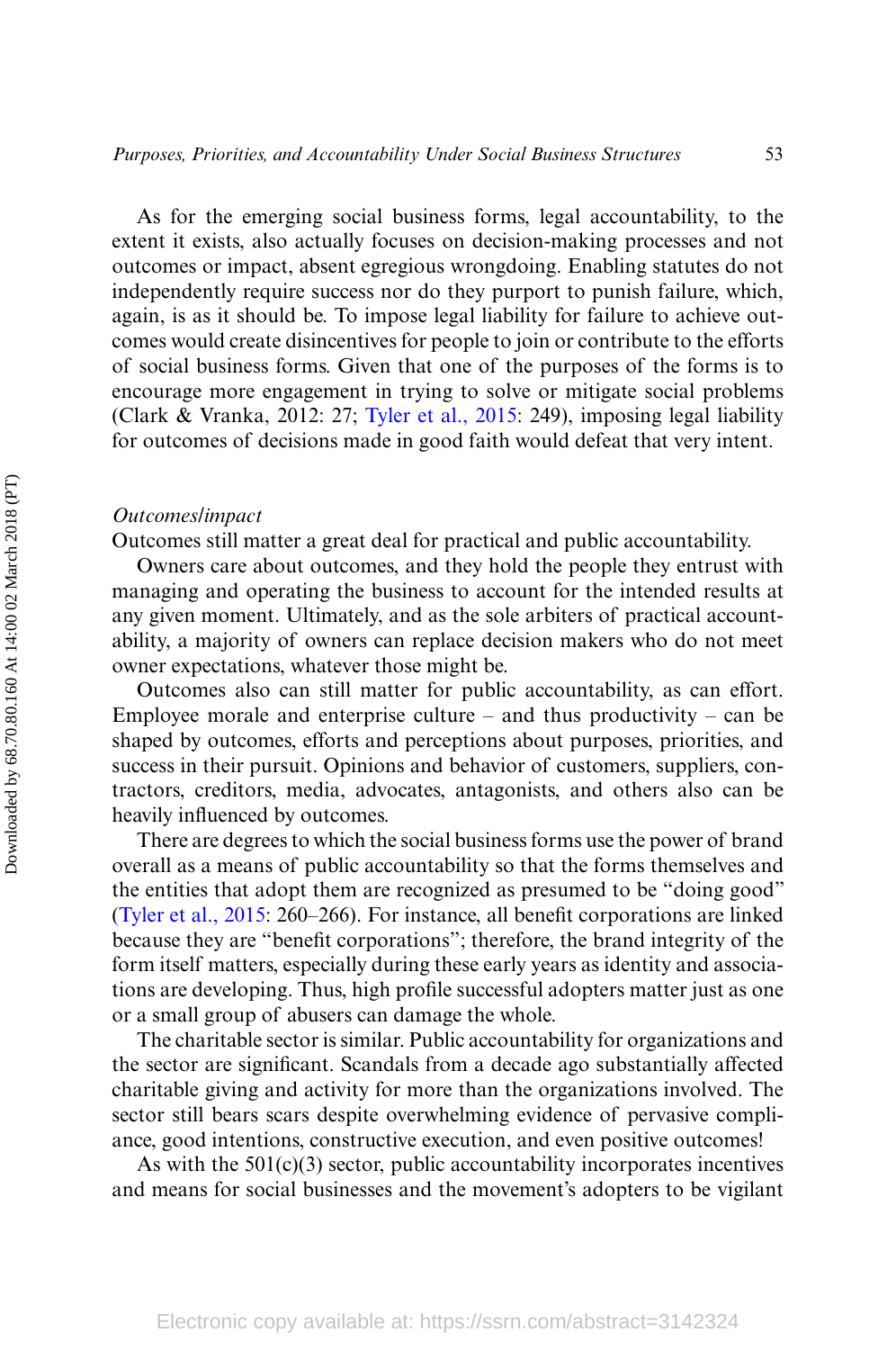about how individual members contribute to the burgeoning reputations. Of course, vigilance should not be confused with omniscience, which in the name of advancing social enterprise can paradoxically distort public accountability's productive characteristics and damage the very thing purportedly being advanced.

# **The "Social Primacy Company"**

The preceding analyses expose substantive gaps for those wanting accountability to social good as the priority over owner value. The vehicles that come closest are those modified by contract, but they lack entrenchment, and remedies are limited. The L3C also comes close but is narrowly tailored to furthering 501(c)(3)'s charitable purposes and probably is too easily converted to a traditional LLC ([Tyler, 2013a,](#page-24-7) [2010](#page-24-2)). The corporate social business forms prioritize flexibility rather than social good and therefore lack the requisite focus or accountability. [Table 1](#page-19-0) summarizes that discussion and further demonstrates this gap.

If social good is a priority for investors, founders, directors, managers, employees, policy makers, consumers, suppliers, etc., how might gaps be closed?

Consider a "social primacy company" (SPCo) in which priority of purpose is pursuing social good [\(Tyler et al., 2015:](#page-24-0) 283, 323, and Appendix A). Of course, the term "social" must be defined, and the litany of options from the benefit corporation's specific public benefit and the social purpose corporation provide as good a start as any.

An SPCo structure would allow a company to make distributable profits an important aspect of the firm but would prohibit the company from prioritizing profits over purpose. Essentially, profits could be no higher than second in priority to "social" purpose when making decisions. Further and unlike any of the existing business structures, an SPCo would make these priorities and ordering explicitly and genetically fiduciary. Not just a matter of contract or being a part of the majority but fiduciary in a way that not only provides internal causes of action and remedies but that might enable the state attorney general to enforce the social purposes as a matter of the entity's essence and authority to exist available under state law empowering statutes.

As in all other forms, decision-maker legal duties in the SPCo would be to processes by which decisions are made rather than to specific outcomes or impact – absent fraud, illegality and duty of loyalty breaches. That is, the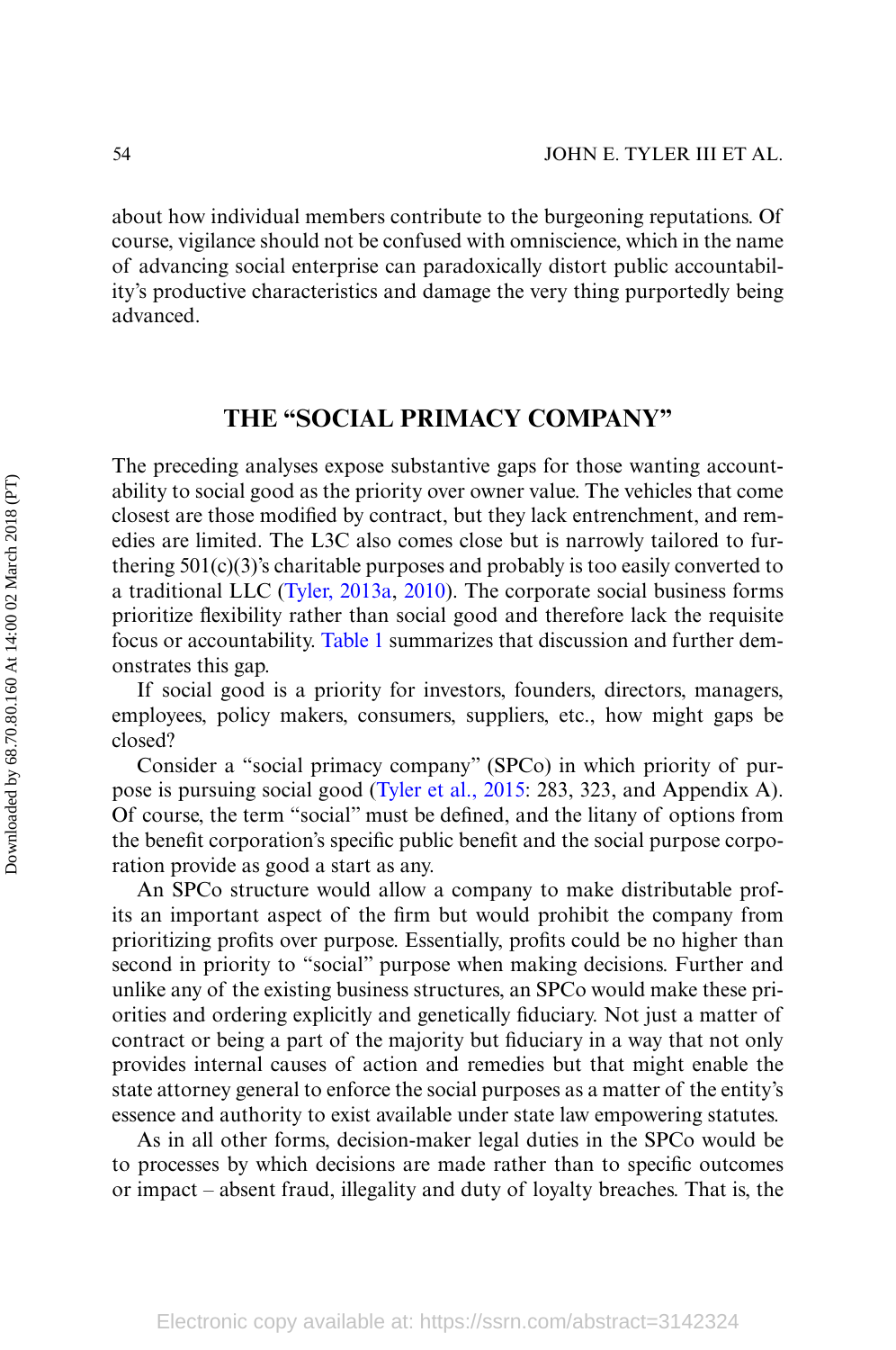| and the contract contract in the contract of the contract of the contract of the contract of the contract of the contract of the contract of the contract of the contract of the contract of the contract of the contract of t<br>unni 1. | ACCOUNTABILITY | Fiduciary accountability for what? | <b>Outcomes/results</b>             |           |             |                              |                                            |                |                        |         |              |               |             |
|-------------------------------------------------------------------------------------------------------------------------------------------------------------------------------------------------------------------------------------------|----------------|------------------------------------|-------------------------------------|-----------|-------------|------------------------------|--------------------------------------------|----------------|------------------------|---------|--------------|---------------|-------------|
|                                                                                                                                                                                                                                           |                |                                    | Loyalty and<br>following<br>process |           | For-profit: | Social primacy<br>company    | 501(c)(3) L3C                              | <b>Benefit</b> | corporation,<br>social | purpose | corporation, | modified for- | profit      |
|                                                                                                                                                                                                                                           |                | Mechanism                          | Legal/damages <sup>a</sup>          | Contract  | For-profit  | for-profit?<br>Modified      | for-profit?<br>Modified                    | <b>Benefit</b> | corporation?<br>Social | purpose | corporation? | Modified      | for-profit? |
|                                                                                                                                                                                                                                           |                |                                    |                                     | Fiduciary | For-profit  | company<br>primacy<br>Social | 501(c)(3)<br>L3C                           |                |                        |         |              |               |             |
|                                                                                                                                                                                                                                           |                |                                    | Social pressure                     |           | For-profit  | Modified for-<br>profit      | modified for-<br>501(c)(3), L3C,<br>profit | <b>Benefit</b> | corporation,<br>social | purpose | corporation, | modified for- | profit      |
|                                                                                                                                                                                                                                           |                |                                    | Owner                               |           | For-profit  | Modified for-<br>profit      | L3C, modified<br>for-profit                | <b>Benefit</b> | corporation,<br>social | purpose | corporation, | modified for- | profit      |
|                                                                                                                                                                                                                                           |                |                                    |                                     |           | Profits:    | Social good:                 | Charitable:                                | Flexibility:   |                        |         |              |               |             |
| AN BDOSE2\                                                                                                                                                                                                                                |                |                                    |                                     |           |             |                              |                                            |                |                        |         |              |               |             |

<span id="page-19-0"></span>Comparing Accountability and Purposes/Priorities Across Forms Across Forms Priorities Accountability and *Table 1.* Comparing Table 1.

*Purposes, Priorities, and Accountability Under Social Business Structures* 55

a

on form or structure.

on form or structure.

Not addressed are potential causes of action for securities fraud, consumer protection, truth in advertising, and other regimes not dependent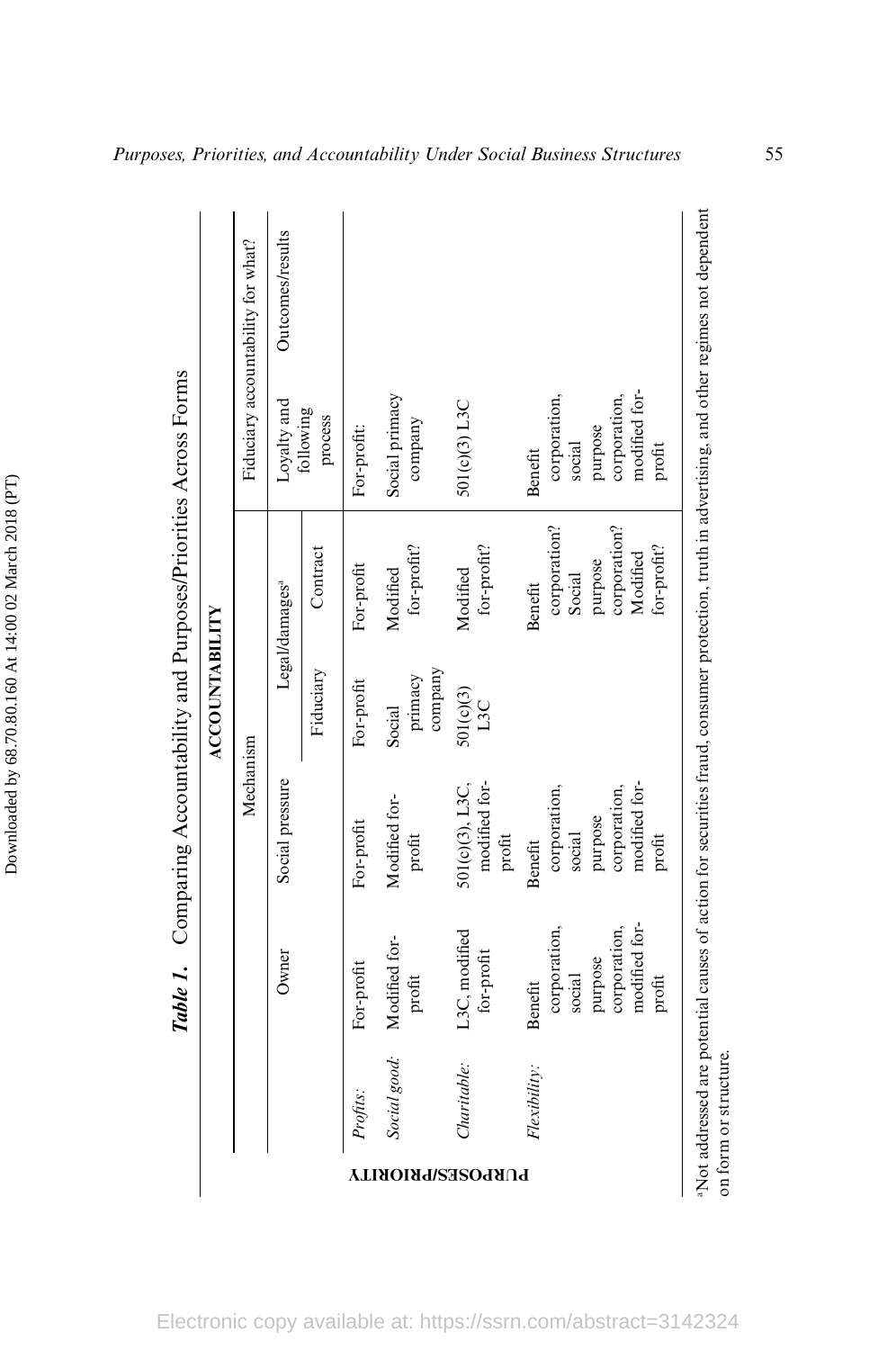duty is to ensuring that decision makers have enough relevant information upon which to base their decision, that they are free of conflicts of interest, and that decisions are otherwise objectively fair and reasonable. In other words, the same type of business judgment rule that applies in for-profit and non-profit contexts would apply in the SPCo context as well. To approach it in any other way would be to punish reasonable risk taking, inhibit innovation, and discourage participation.

The SPCo's clear priority of social purpose could enhance owner ability to hold directors/managers and other owners to account on duty of loyalty grounds if they pursue financial rewards ahead of the company's stated social purpose(s). Thus, the questions by which to hold the decision maker accountable should focus on whether or not the social purpose guided the decision, not whether or not the social purpose was impacted, at least not for legal accountability. If there is no impact, then the owner(s) can make a different determination as to whether or not the firm is better off with another decision maker(s).

One key way to understand whether decision makers have relevant information and are prioritizing social purposes could be how they approach assessment as a reflection of priorities [\(Tyler, 2013b\)](#page-24-8). What data and information is the organization collecting? What is it measuring and assessing? Over what periods of time? Using what benchmarks? Compared against what goals and objectives? How are the foregoing data and information incorporated into decision making? These same considerations likely have even more persuasive usefulness for public accountability and for owners, both of which remain relevant for the SPCo.

Public accountability is important for SPCo's outcomes and is likely enhanced by its explicit ordering of priorities. As for practical owner accountability, the SPCo would extend fiduciary duties and priority of social good to owners, who might enforce that priority with only one share or interest. Thus, a single owner might pursue punitive damages, disgorged profits, other equitable relief, and dissenter's rights in the event of a transformation of the company to another form. Of concern is the ability of one owner to cause unnecessary distractions and waste time and other resources.

Just like existing social business and traditional forms, including those formed under  $501(c)(3)$  and state nonprofit laws, the SPCo would not vest (and expressly disclaims) rights of action in third parties. That being said, ordering of priorities could expand how state attorneys general or directly harmed third parties might pierce the corporate veil, characterize breaches as *ultra vires*, and pursue personal liability and other remedies, including disgorged profits.

The SPCo could also address the perverse incentive for an owner to gain financially while enforcing social good. For instance, a minority owner or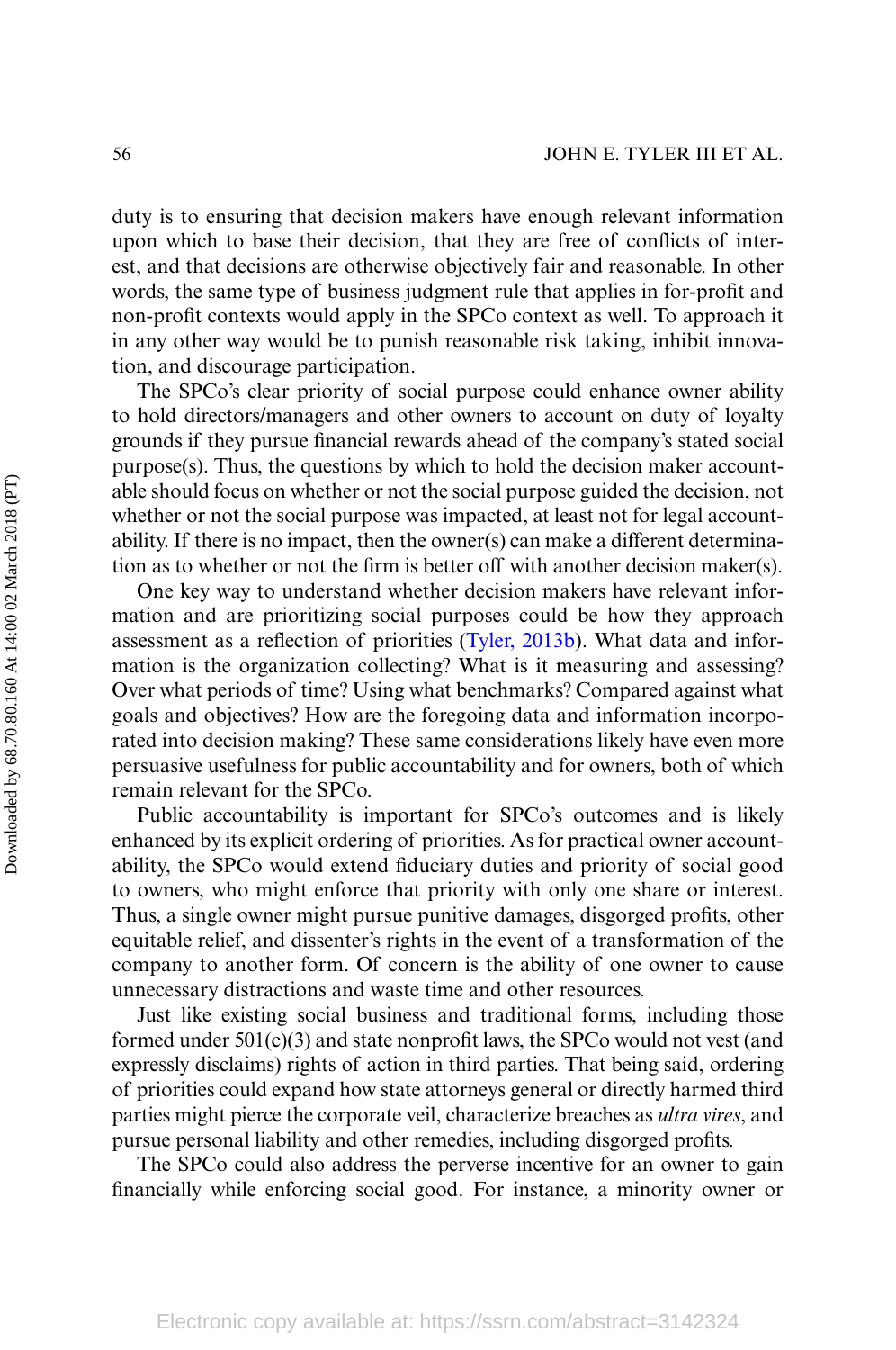director sues to enforce the fiduciary duty to priority of social purposes and wins. Part of the recovery or award could be based on a court assessing punitive damages or disgorging the profits generated by the breach. This could create a moral hazard where the claimant benefits financially from failure to prioritize social purposes. It seems disingenuous at best, if not hypocritical, for that minority owner or director to receive a financial windfall while purportedly acting in the name of enforcing social good. Of course, the person should not be left financially worse off because of successful efforts to enforce social priorities, which means that any award should cover her or his costs and expenses.

Under our proposed SPCo, after finding breach of duty, ascertaining the intended social good, and ensuring that the plaintiff is not financially benefited or harmed, a court might distribute the financial recovery to the SPCo after removing the breaching owners or directors. Alternatively, the court might award the recovery to  $501(c)(3)$  entities or government bodies that most closely serve those intended social purposes. This approach harnesses public accountability by giving charities, the media, and the public incentives to pay attention, identify breaches, and notify state attorneys general [\(Tyler et al., 2015\)](#page-24-0).

It seems that this type of clarity in priority of purpose and legal accountability would be useful. At a minimum, the SPCo enhances understanding of and discussions about strengths and gaps of existing approaches to social business. That clarity and critical understanding can only help:

- Entrepreneurs seeking capital to fuel social benefit missions.
- Investors who should know whether the priorities they bargained for social or profit – are enforceable.
- Employees choosing to pursue their passion consistent with their employer's declared mission, especially millennials.
- Customers incorporating social concerns into decisions about what they buy and how much they spend.
- Media reporting on social businesses.
- Policy makers considering how to remove barriers and provide incentives to facilitate social change for the better.

## **Conclusion**

Demand for social business structures that enable priority of social purposes has existed for decades, perhaps even over the centuries in some ways. The last decade has been fertile in providing formalized structures as clear alternatives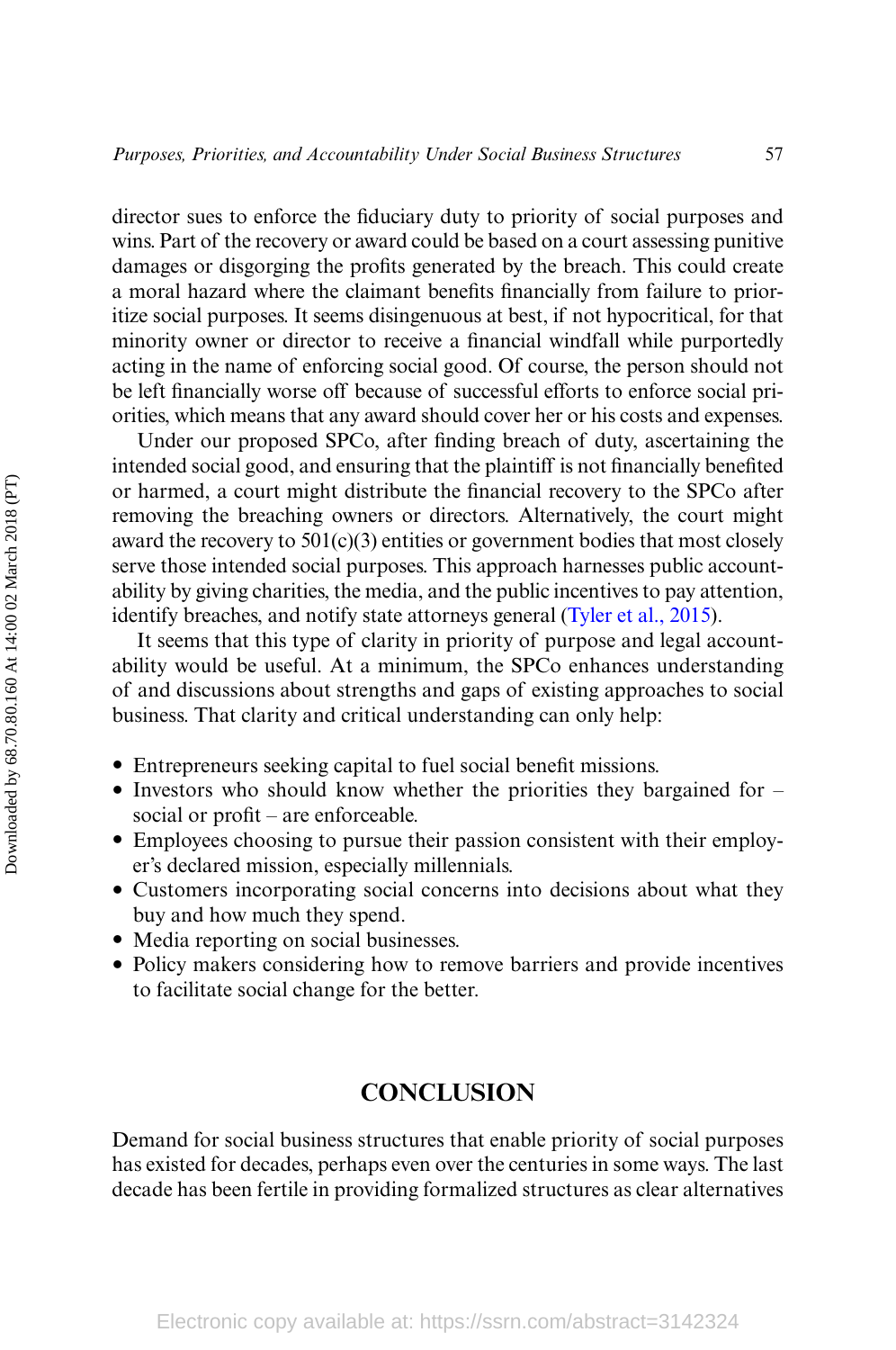to profit maximization and shareholder value, including the introduction of flexibility to choose among profits and social interests as a purpose. The last decade has also seen the emergence of public accountability as an innovation in formal accountability. What has not been seen is a business form or structure that formally prioritizes social good over profits with accountability to that priority.

As a result, there has been confusion that has, arguably, inhibited adoption of the forms. Consider that in the five years since Maryland enacted the first benefit corporation statute, there have been over 2 million new companies formed in the United States but only about 4,000 benefit corporations. Perhaps, slow adoption has been due to lack of interest or lack of awareness by founders or investors or their advisors. Perhaps, it is because of confusion about the realities of what the purposes are or can be, what their priorities are or can be, and the nature of accountability thereto. Confusion among regulators and enforcement officials likely contributes to confusion among investors and entrepreneurs, and thus inhibits adoption, because legal risks are not easily assessable and returns are even less projectable than under traditional circumstances.

Perhaps clearer understandings of the purposes being pursued, their priority, and their approaches to accountability will reduce confusion and spur adoption. Having a formalized structure – as one among several alternatives – that unambiguously and clearly identifies and prioritizes purposes and accountability thereto would help both as an option in its own right but also as a juxtaposition to enhance that which is available under other forms.

### **Statutes, Cases, and Guidance**

Cal. Corp. Code § 2602.

Del. Code Ann. tit. 8, §§ 366(c)(2) and 102(b)(7) (2015, current through 79 Del. Laws, Ch. 443).

*In re Atlas Energy Resources LLC, Unitholder Litigation,* C.A. No. 4589- VCN (Del. Ch. Oct. 28, 2010).

*In Re: Walt Disney Company Derivative Litigation*, 906 A.2d 27, 74 (Del. 2006).

I.R.C. §§ 501(C)(3) and 170(b).

IRS Form 990, Sch. H.

Minn. Stat. Ann. § 304A.201 sub. 1(2) (West, Westlaw through 2014 Reg. Sess.). Vt. Stat. Ann. tit. 11, § 3001(27)(A) (LEXIS through 2013 Adjourned Sess.).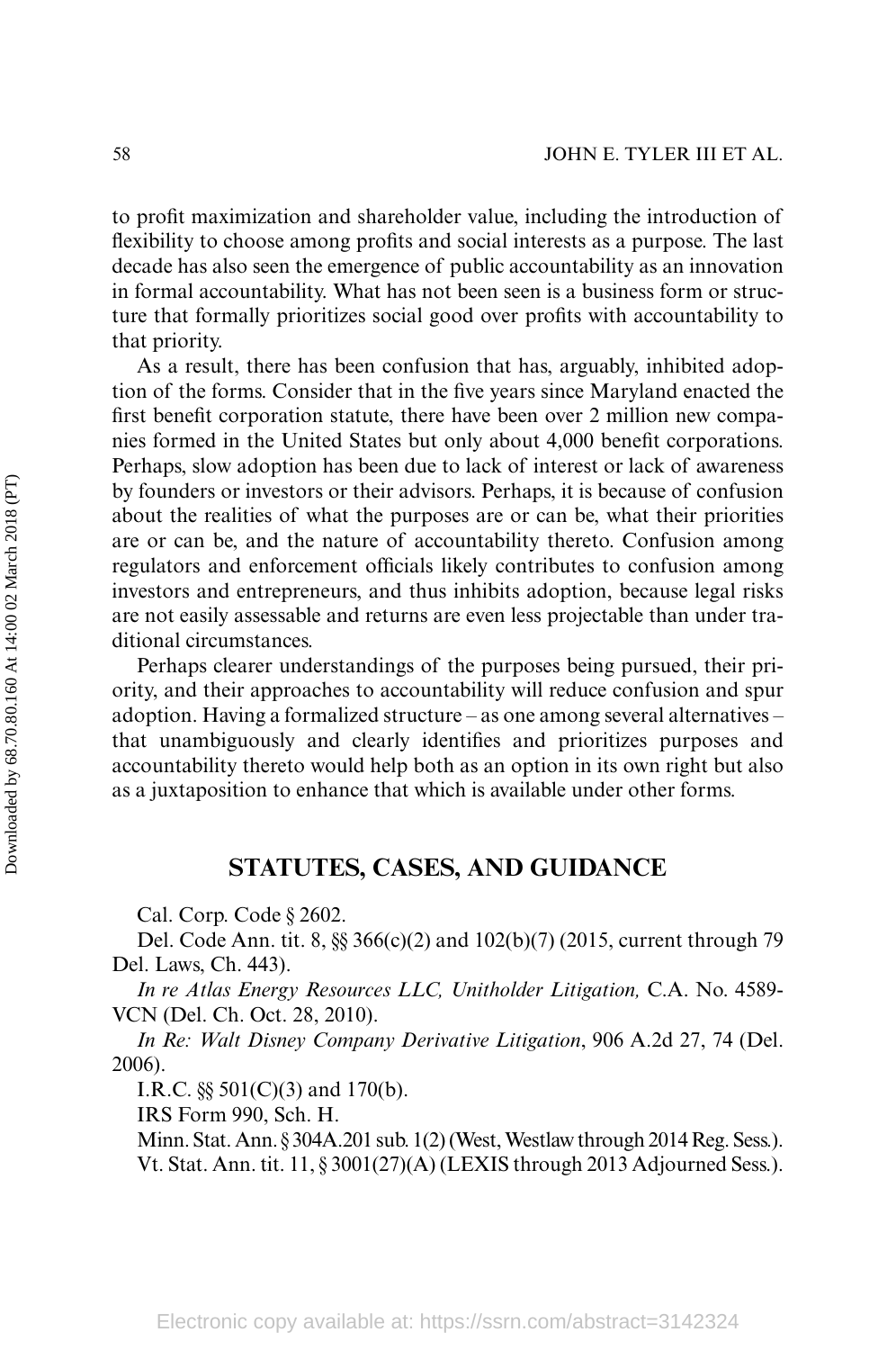Model Benefit Corp. Legislation (2014) (hereinafter "MBCL") at §§ 102,  $302(a)(1)$ ,  $302(b)$ , and  $305(c)(iv)$ . Retrieved from http://benefitcorp.net/sites/ default/files/documents/Model\_Benefit\_Corp\_Legislation.pdf.

3 Restatement (Second) of Contracts §§ 346 and 357 cmt. A (1981).

### **Notes**

<span id="page-23-0"></span>1. None of the authors have support from any third parties nor do they have any financial interest in or derive financial benefit from the direct applications of their research or publication of this chapter.

<span id="page-23-4"></span>2. The MBCL § 102 defines "specific public benefit": "(1) providing low-income or underserved individuals or communities with beneficial products or services; (2) promoting economic opportunity for individuals or communities beyond the creation of jobs in the normal course of business; (3) protecting or restoring the environment; (4) improving human health; (5) promoting the arts, sciences, or advancement of knowledge; (6) increasing the flow of capital to entities with a purpose to benefit society or the environment; and (7) conferring any other particular benefit on society or the environment."

### **References**

- <span id="page-23-8"></span>Berchem, K., & Houpt, N. J. (2012). *Duties of controlling stockholders: Murky Waters tread carefully*. New York, NY: Practicing Law Institute.
- <span id="page-23-5"></span>Brakman Reiser, D. (2010a). Blended enterprise and the dual mission dilemma. *Vermont Law Review*, *35*, 105–116.
- <span id="page-23-6"></span>Brakman Reiser, D. (2010b). Governing and financing blended enterprise. *Chicago-Kent Law Review*, *85*, 619–655.
- <span id="page-23-3"></span>Brakman Reiser, D. (2013). Theorizing forms for social enterprise. *Emory Law Review*, *62*, 681–739.
- <span id="page-23-1"></span>Buckley, P., Viechnicki, P., & Barua, A. (2015). An understanding of millennials: Generational differences reexamined. Deloitte University Press. Retrieved from http://dupress.com/ articles/understanding-millennials-generational-differences/
- Clark, W. H., Jr., & Vranka, L. (2013). The need and rational for the benefit corporation: Why it is the legal form that best addresses the needs of social entrepreneurs, investors, and ultimately, the public. Retrieved from http://benefitcorp.net/sites/default/files/Benefit\_Corporation\_ White\_Paper.pdf
- <span id="page-23-2"></span>Deloitte Touche Tohmatsu Ltd. (2016). The 2016 Deloitte millennial survey: Winning over the next generation. Retrieved from file:///Users/jtyler/Downloads/gx-millenial-survey-2016-exec-summary.pdf
- <span id="page-23-7"></span>Demott, D. (2006). Breach of fiduciary duty: On justifiable expectations of loyalty and their consequence. *Arizona Law Review*, *48*, 925–956.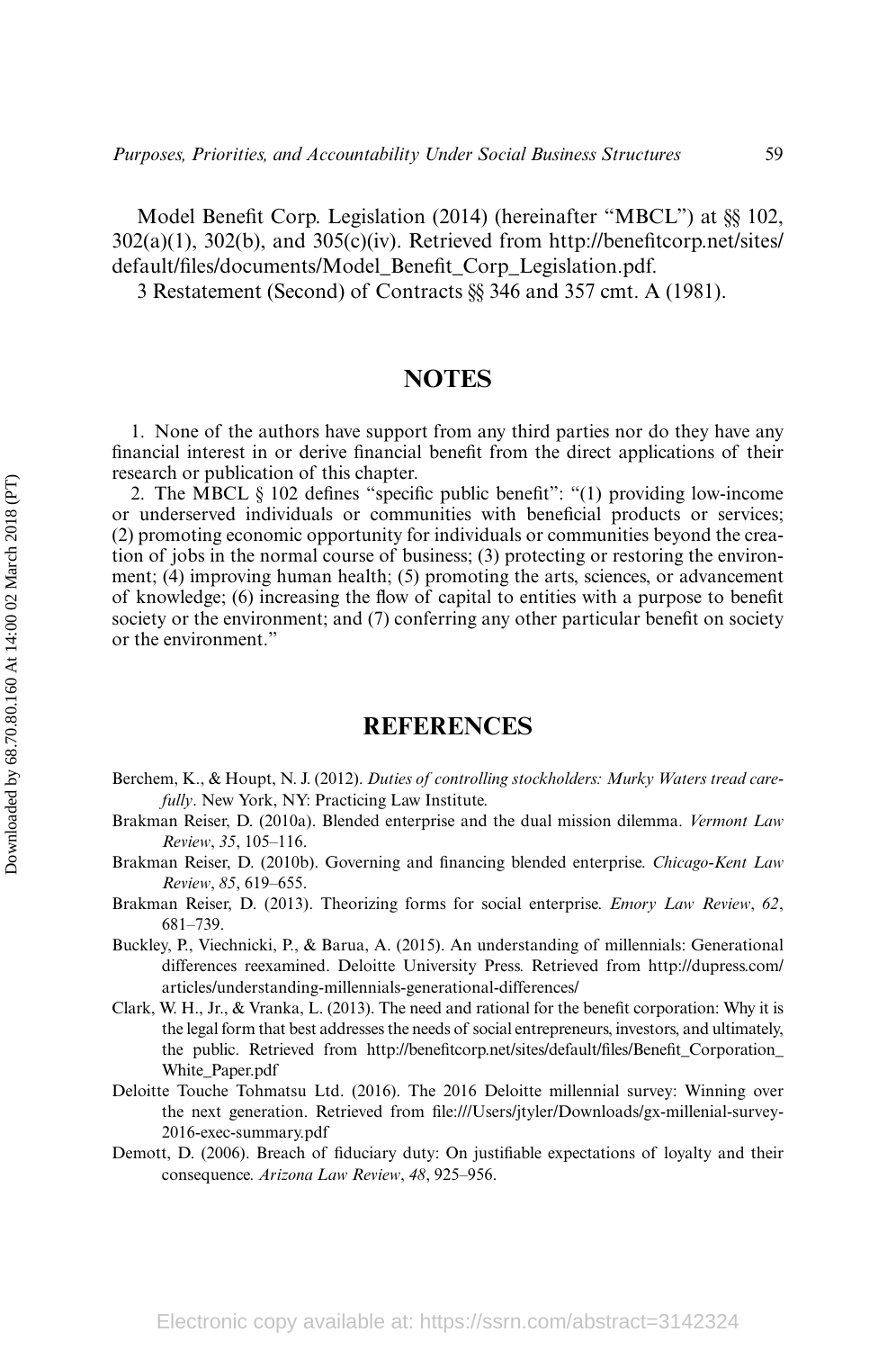#### 60 JOHN E. TYLER III ET AL.

- <span id="page-24-6"></span>Farnsworth, E. A. (1970). Legal remedies for breach of contract. *[Columbia Law Review](http://www.emeraldinsight.com/action/showLinks?doi=10.1108%2FS1074-754020170000019002&crossref=10.2307%2F1121184&citationId=p_9)*, *70*, 1145–1216.
- <span id="page-24-1"></span>Geczy, C., Jeffers, J. S., Musto, D. K., & Tucker, A. M. (2015). Institutional investing when shareholders are not supreme. *Harvard Business Law Review*, *5*, 73–139.
- <span id="page-24-3"></span>Miller, S. K. (2014). The best of both worlds: Default fiduciary duties and contractual freedom in alternative business entities. *Journal of Corporation Law*, *39*, 295.
- Morgan Stanley Institute for Sustainable Investing. (2015). Sustainable signals: The individual investor perspective. Retrieved from https://www.morganstanley.com/sustainableinvesting/ pdf/Sustainable\_Signals.pdf
- <span id="page-24-4"></span>Murray, J. H. (2015). An early report on benefit reports. *West Virginia Law Review*, *118*, 25–56.
- <span id="page-24-2"></span>Tyler, J. (2010). Negating the legal problem of having 'two masters': A framework for L3C fiduciary duties and accountability. *Vermont Law Review*, *35*, 117–163.
- <span id="page-24-7"></span>Tyler, J. (2013a). Analyzing effects and implications of regulating charitable hybrid forms as charitable trusts: Round peg and a square hole? *New York University Journal of Law and Business*, *19*, 535–586.
- <span id="page-24-8"></span>Tyler, J. (2013b). Redeploying Bayh-Dole: Beyond merely doing good to optimizing the potential in results of taxpayer-funded research. *[Journal of Technology Transfer](http://www.emeraldinsight.com/action/showLinks?doi=10.1108%2FS1074-754020170000019002&crossref=10.1007%2Fs10961-011-9231-x&citationId=p_16)*, *38*, 911–929.
- <span id="page-24-0"></span>Tyler, J., Absher, E., Garman, K., & Luppino, A. (2015). Producing better mileage: Advancing the design and usefulness of hybrid vehicle for social business ventures. *Quinnipiac Law Review*, *33*, 235–337.
- <span id="page-24-5"></span>Wirth, C. 2016. "Summary of benefit corporation reporting requirements on a state-by-state basis as of July 10, 2015." Retrieved from http://benefitcorp.net/sites/default/files/Benefit%20 Corporations%20Chart.pdf